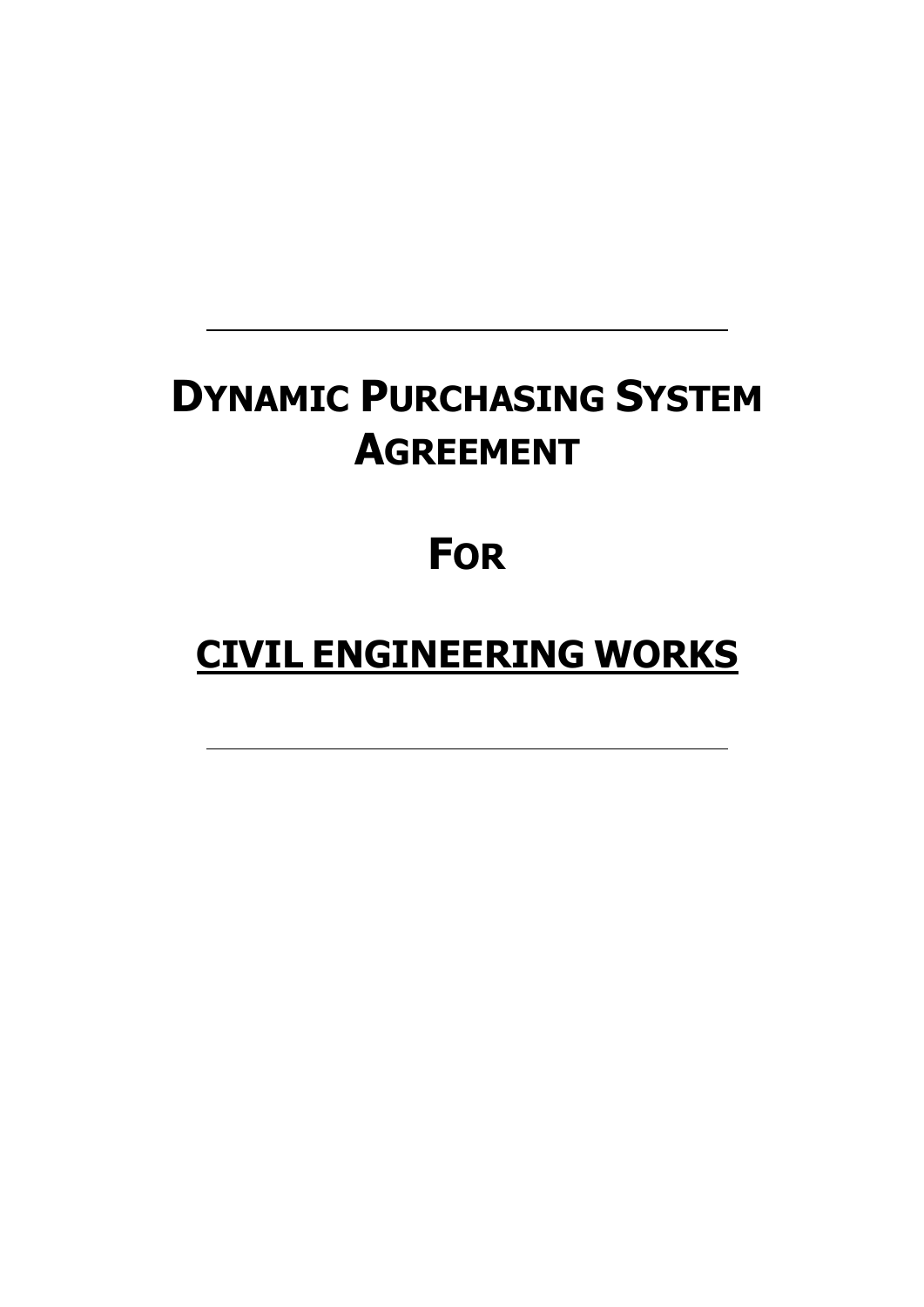# **TABLE OF CONTENTS**

| 1.0 |      |        |  |  |
|-----|------|--------|--|--|
|     | 1.1  |        |  |  |
|     | 1.2  |        |  |  |
|     | 1.3  |        |  |  |
|     | 1.4  |        |  |  |
|     | 1.5  |        |  |  |
| 2.0 |      |        |  |  |
|     | 2.1  |        |  |  |
|     | 2.2  |        |  |  |
|     | 2.3  |        |  |  |
|     | 2.4  |        |  |  |
|     | 2.5  |        |  |  |
|     | 2.6  |        |  |  |
|     | 2.7  |        |  |  |
|     | 2.8  |        |  |  |
|     | 2.9  |        |  |  |
|     | 2.10 |        |  |  |
|     | 2.11 |        |  |  |
|     | 2.12 |        |  |  |
|     | 2.13 |        |  |  |
|     | 2.14 |        |  |  |
|     | 2.15 |        |  |  |
|     | 2.16 |        |  |  |
|     | 2.17 |        |  |  |
|     |      | . 12   |  |  |
|     | 2.19 | Brexit |  |  |
| 3.0 |      |        |  |  |
|     | 3.1  |        |  |  |
|     | 3.2  |        |  |  |
|     | 3.3  |        |  |  |
|     | 3.4  |        |  |  |
|     | 3.5  |        |  |  |
| 4.0 |      |        |  |  |
|     | 4.1  |        |  |  |
|     | 4.2  |        |  |  |
|     | 4.3  |        |  |  |
|     | 4.4  |        |  |  |
|     | 4.5  |        |  |  |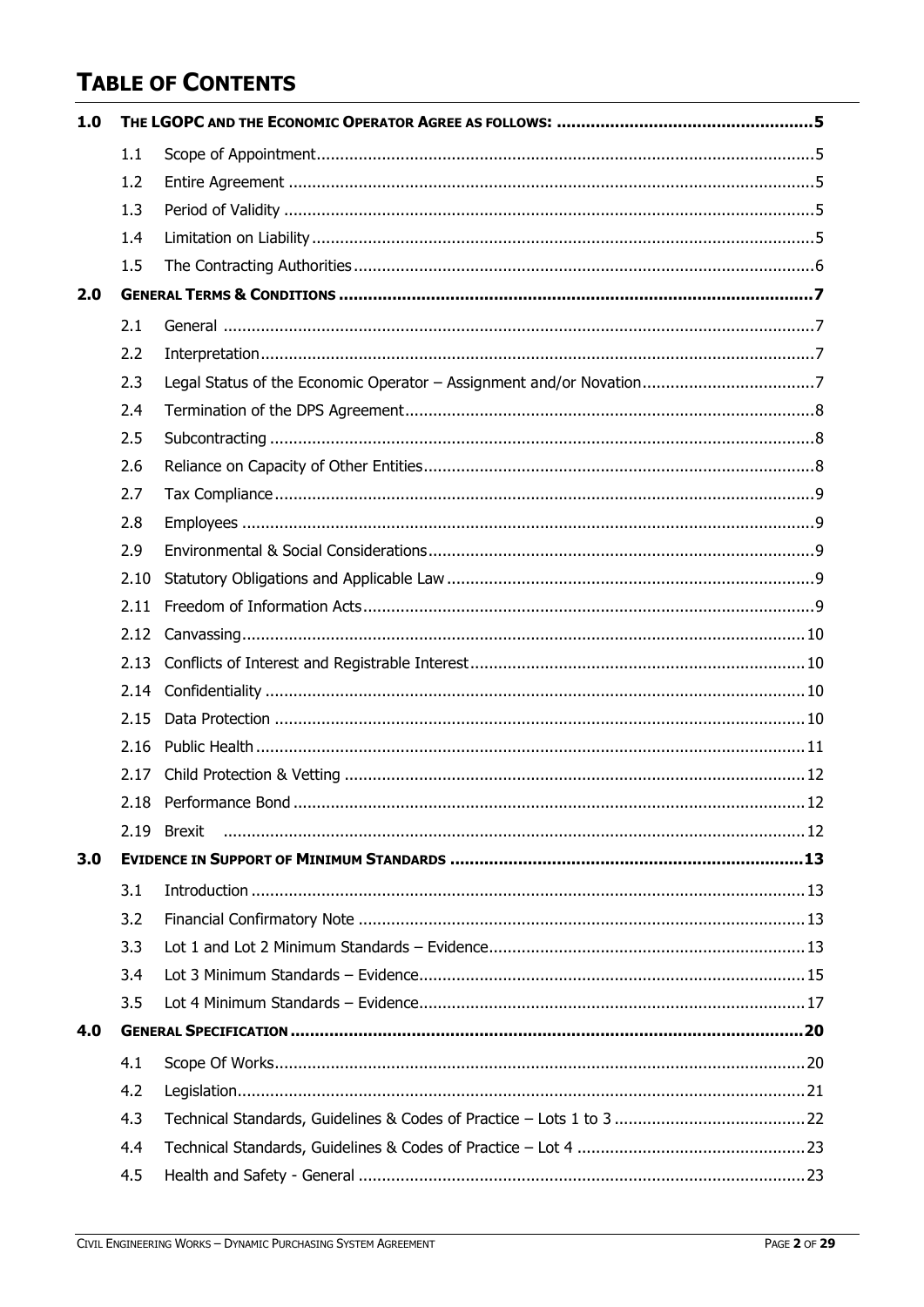| 5.0 |     |  |
|-----|-----|--|
|     | 5.1 |  |
|     | 5.2 |  |
|     | 5.3 |  |
|     | 5.4 |  |
|     | 5.5 |  |
|     | 5.6 |  |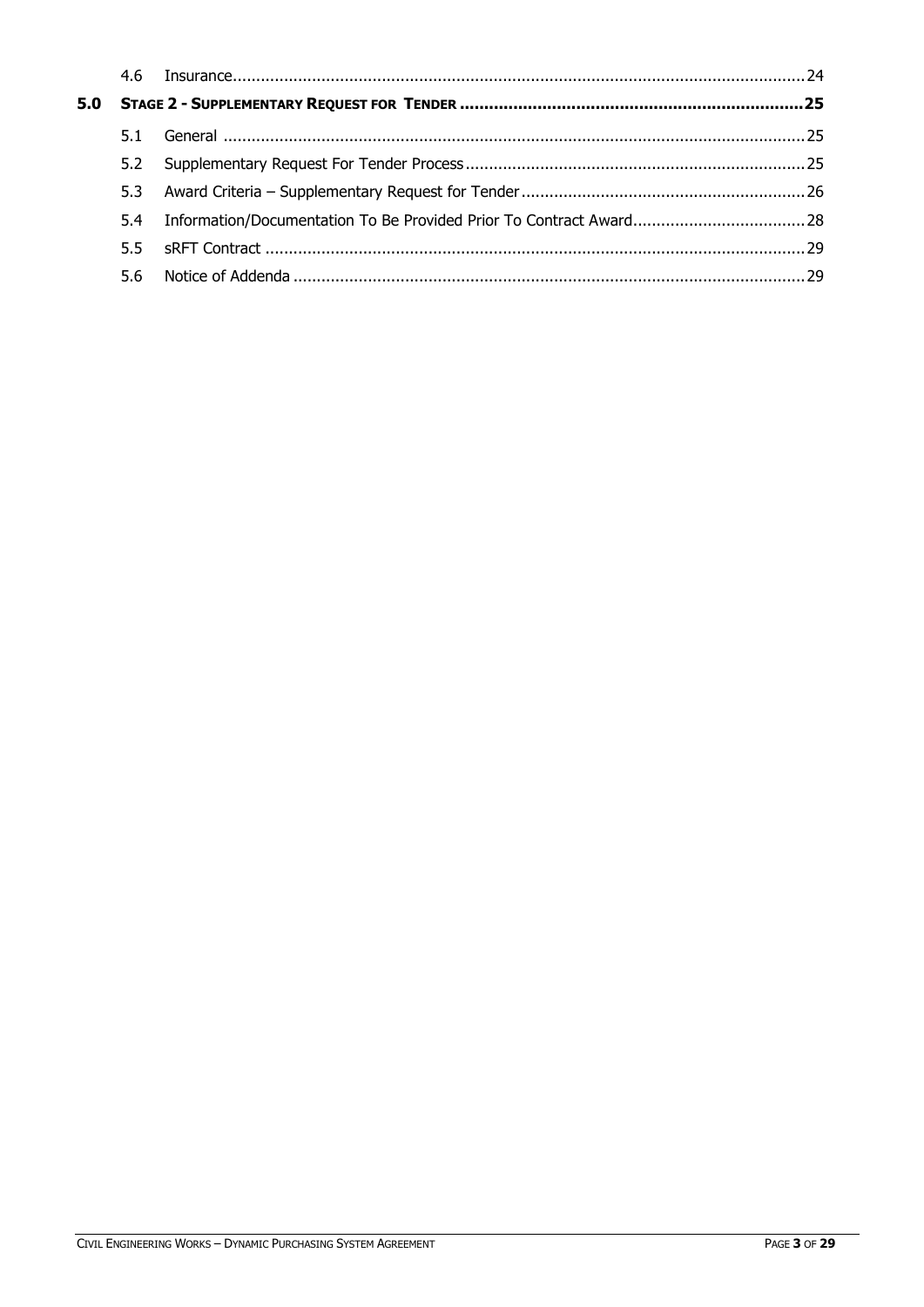# **THIS DYNAMIC PURCHASING SYSTEM AGREEMENT IS MADE BETWEEN:**

The Local Government Operational Procurement Centre (hereinafter referred to as the "LGOPC") (which expression shall, where the context so admits or requires, be deemed to include its successors and assigns) acting as a central purchasing body under the auspices of Kerry County Council with an address of Unit 9, Ground Floor, Building C, Reeks Gateway, Rock Road, Killarney, Co. Kerry, V93 KVK1 and an email address of [eproc@kerrycoco.ie](mailto:eproc@kerrycoco.ie) of the One Part.

# **AND**

The "Economic Operator" (which expression shall, where the context so admits or requires, be deemed to include its successors and assigns) of the Other Part.

# **WHEREAS:**

- **A.** The LGOPC conducted a call for competition on [www.etenders.gov.ie](http://www.etenders.gov.ie/) and in the Official Journal of the European Union inviting requests to participate in a Dynamic Purchasing System for Civil Engineering Works (hereinafter referred to as "the DPS") on behalf of the Contracting Authorities specified in Section 1.5 hereto (hereinafter referred to as "the Contracting Authorities").
- **B.** The Economic Operator submitted a request to participate in the DPS and, following an assessment by the LGOPC, the LGOPC wishes to admit the Economic Operator to the DPS.
- **C.** The Economic Operator has agreed to be admitted to the DPS on the terms set out in this DPS Agreement.
- **D.** The Economic Operator enters into this DPS Agreement by electronically accepting this DPS Agreement through [www.supplygov.ie](http://www.supplygov.ie/) (hereinafter referred to as "Supplygov") by way of its personal Supplygov account (the formal acceptance of the terms of this DPS Agreement through Supplygov shall operate as if this DPS Agreement had been signed and/or sealed (and witnessed appropriately) by the parties and shall be construed accordingly for all legal purposes).
- **E.** The admittance by the LGOPC of the Economic Operator to the DPS, subsequent to the acceptance by the Economic Operator of the terms of this DPS Agreement, shall operate as the acceptance by the LGOPC of the terms of this DPS Agreement and this DPS Agreement shall take effect from such date.
- **F.** This DPS Agreement incorporates the DPS Agreement General Terms and Conditions specified in 2.0 hereto (hereinafter referred to as "the DPS Agreement General Terms and Conditions").
- **G.** Each obligation, warranty, or representation of the Economic Operator under this DPS Agreement is undertaken and/or made for the benefit of both the LGOPC and the Contracting Authorities.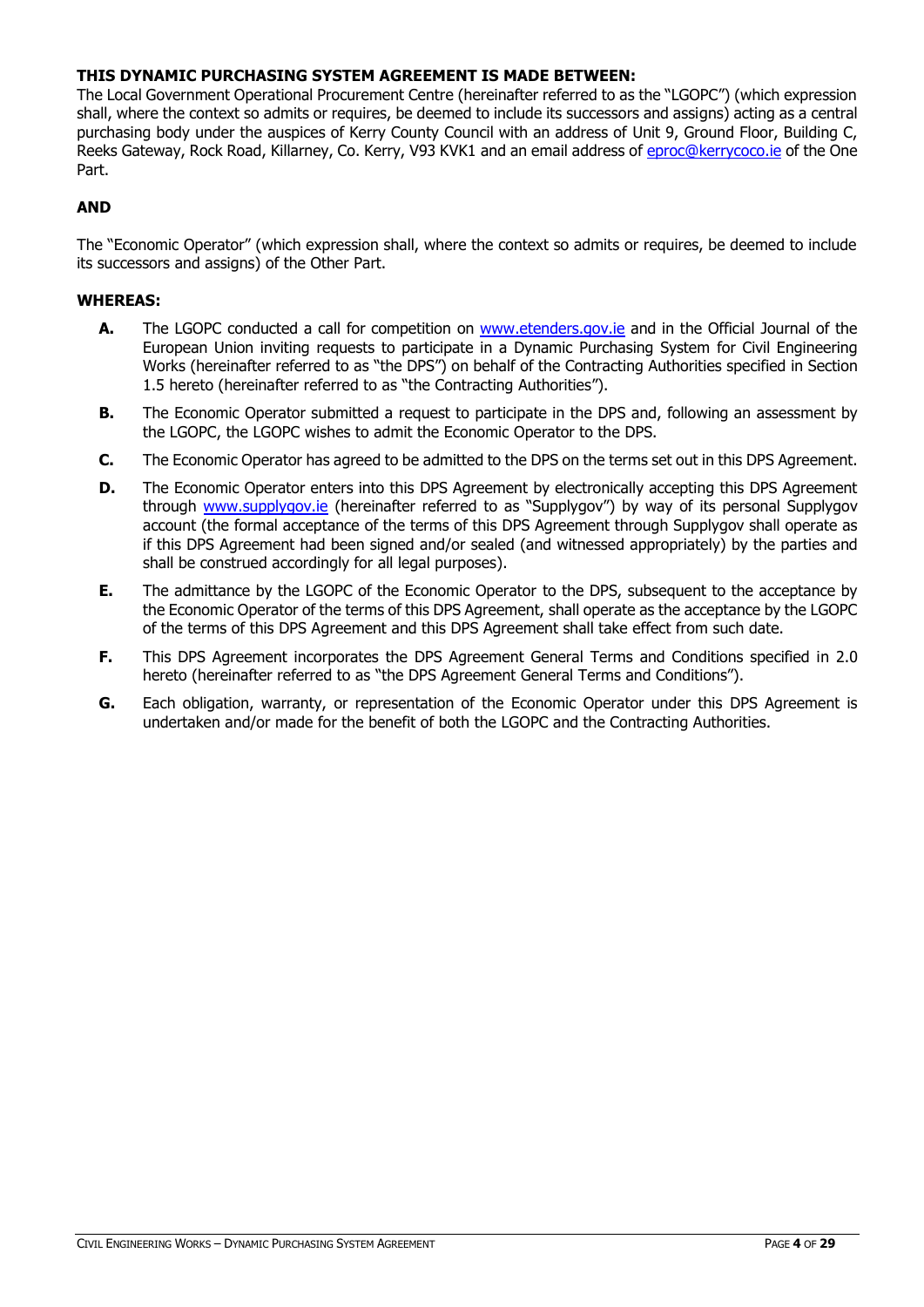# <span id="page-4-0"></span>**1.0 THE LGOPC AND THE ECONOMIC OPERATOR AGREE AS FOLLOWS:**

#### <span id="page-4-1"></span>**1.1 SCOPE OF APPOINTMENT**

- 1.1.1 This DPS Agreement governs the relationship between the LGOPC and the Economic Operator in respect of the terms and conditions applying to the participation of the Economic Operator in the DPS.
- 1.1.2 In consideration of the performance by the Economic Operator of its obligations under this DPS Agreement, the LGOPC appoints the Economic Operator to the DPS for the provision of civil engineering works (hereinafter collectively referred to as "the Works") to the Contracting Authorities when contracted to do so pursuant to the DPS.
- 1.1.3 The Contracting Authorities are entitled to use the DPS for the purpose of procuring the Works from Economic Operators who have been admitted to the DPS.
- 1.1.4 When a Contracting Authority wishes to acquire the Works pursuant to the DPS, it will do so by means of a Supplementary Request for Tender<sup>1</sup> (hereinafter referred to as "sRFT(s)" only.
- 1.1.5 Notwithstanding the entitlement of the Contracting Authorities to utilise the DPS, neither the LGOPC nor the Contracting Authorities give any assurances as to their level of engagement or expenditure through the DPS and the Economic Operator hereby acknowledges that it has not entered into this DPS Agreement on the basis of any such expectation. This DPS Agreement does not constitute a commitment from the Contracting Authorities to award contracts under the DPS (hereinafter referred to as "sRFT Contract(s)?) to the Economic Operator and the Contracting Authorities reserve the right to engage in separate procurement processes with Economic Operators outside of the DPS should they consider it appropriate to do so.

#### <span id="page-4-2"></span>**1.2 ENTIRE AGREEMENT**

1.2.1 This DPS Agreement constitutes the entire agreement between the parties and contains all the terms which the parties have agreed with respect to its subject matter and shall prevail over and supersede all prior agreements, understandings, statements and communications between the Economic Operator, the LGOPC and the Contracting Authorities in relation to same. Without prejudice to the generality of the foregoing, this DPS Agreement shall apply to the exclusion of any terms and conditions which the Economic Operator may purport to apply.

#### <span id="page-4-3"></span>**1.3 PERIOD OF VALIDITY**

- 1.3.1 The Period of Validity of the DPS shall be five years.
- 1.3.2 The LGOPC may, subject to compliance with the Regulations<sup>3</sup>, amend the Period of Validity. Any amendment to the Period of Validity shall not necessitate the re-execution or re-affirmation of this DPS Agreement by the parties which terms shall continue in force for the duration of any amended Period of Validity.

#### <span id="page-4-4"></span>**1.4 LIMITATION ON LIABILITY**

1.4.1 Notwithstanding that the LGOPC is: (a) acting as a Central Purchasing Body co-ordinating the establishment of the DPS; and (b) entering into this DPS Agreement with the Economic Operator, nothing within this DPS Agreement or the Tender Documents<sup>4</sup> shall operate to bind the LGOPC to (or make them a party to) the terms and obligations of an sRFT Contract and the Economic Operator hereby indemnifies and holds harmless the LGOPC from any losses, damages, costs or claims arising from: (a) the failure of the Economic Operator to secure an sRFT Contract; and/or (b) any sRFT Contract entered into by the Economic Operator.

<sup>&</sup>lt;sup>1</sup> Supplementary Request for Tender means a request for tender issued by a Contracting Authority to the Economic Operators admitted to the DPS via [www.supplygov.ie.](http://www.supplygov.ie/)

<sup>&</sup>lt;sup>2</sup> SRFT Contract means a contract for the Works entered into between an Economic Operator and a Contracting Authority following a Supplementary Request for Tender.

<sup>&</sup>lt;sup>3</sup> Regulations means the European Union (Award of Public Authority Contracts Regulations, 2016 (S. I. No. 284 of 2016) (hereinafter referred to as "the Regulations")

<sup>4</sup> Tender Documents mean the Instructions Document, the DPS Agreement, the ESPD, Selection Criteria for each Lot, associated Contract(s) and Forms to be completed.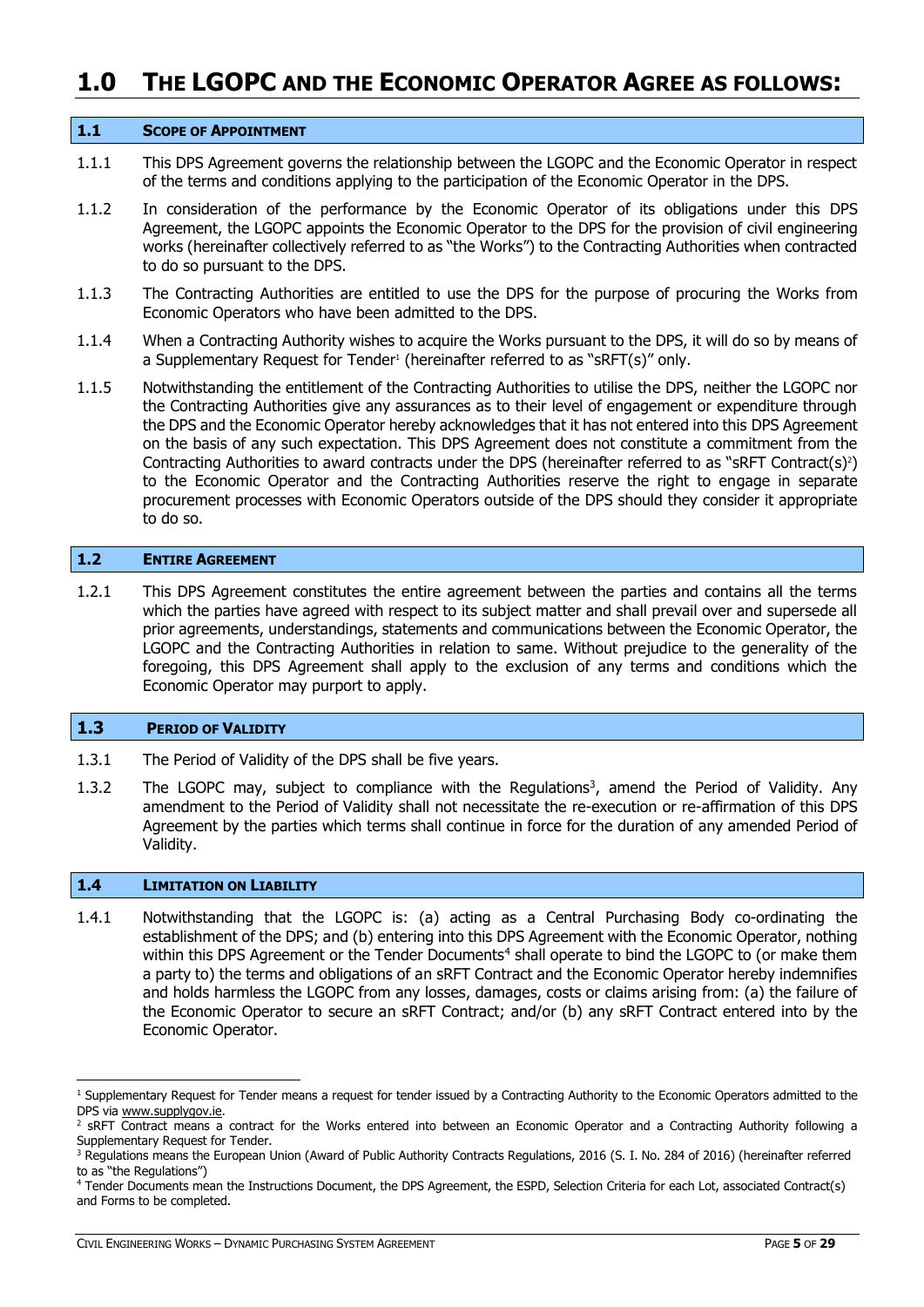## <span id="page-5-0"></span>**1.5 THE CONTRACTING AUTHORITIES**

- 1.5.1 The Contracting Authorities partaking in the DPS Agreement include:
	- Ministers of the Government of Ireland; Central Government Departments; offices and noncommercial agencies and organisations which have a formal reporting and legal relationship to Central Government Departments, including all Local Authorities in Ireland (as defined in the Local Government Act 2014), (themselves including regional assemblies, local enterprise boards and library bodies), and those approved housing bodies which also constitute "bodies governed by public law" within the meaning of Regulation 2 of the Regulations listed on the Register of Approved Housing Bodies maintained by the Department of Housing, Local Government and Heritage currently approved under section 6 of the Housing Act 1992;
	- Contracting Authorities in the Irish health sector including but not limited to the Health Service Executive (HSE); the Health Information and Quality Authority (HIQA) and HSE funded Agencies delivering health & personal social services funded by more than 50% from Exchequer funds;
	- Contracting Authorities which are Third Level Educational Institutions (including universities, institutes of technology and members of the Education Procurement Service);
	- Contracting Authorities which are Education and Training Boards (ETBs) and ETB schools, and primary, post-primary, special and secondary schools as well as ETBs acting on behalf of schools;
	- A Garda Síochána (Police);
	- The Irish Prison Service;
	- The Irish Defence Forces;
	- The Housing Agency;
	- Such other Contracting Authorities as may be notified to the Economic Operator from time to time.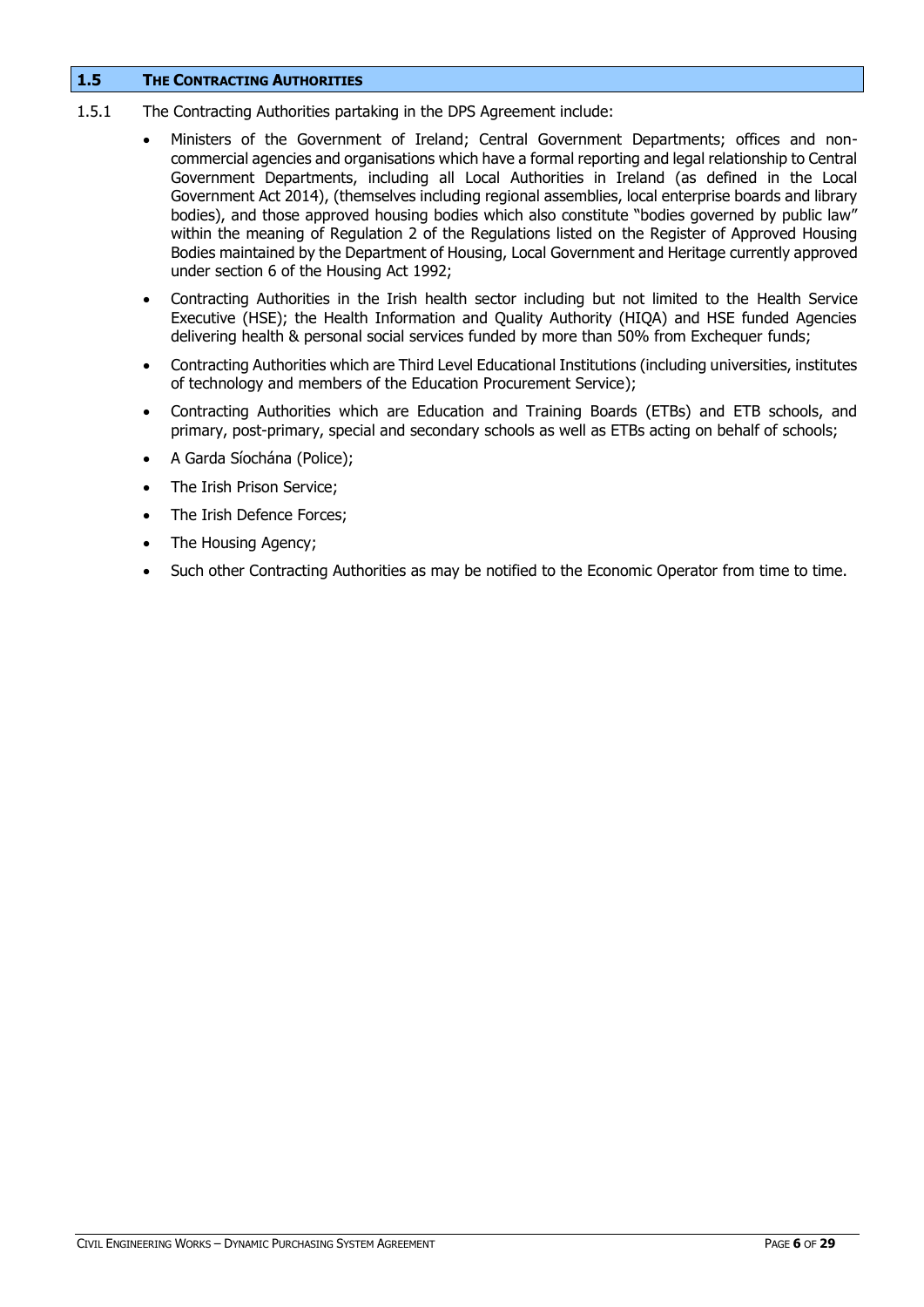# <span id="page-6-0"></span>**2.0 GENERAL TERMS & CONDITIONS**

#### <span id="page-6-1"></span>**2.1 GENERAL**

2.1.1 The LGOPC is not bound by any anomalies, errors, or omissions in the Tender Documents. The Economic Operator shall immediately notify the LGOPC if it becomes aware of any ambiguities, anomalies, errors or omissions in the Tender Documents and the LGOPC shall, upon receipt of such notification, notify all Economic Operators of its ruling in respect of same. Such ruling shall be issued in writing and may, at the LGOPC's discretion, form part of this DPS Agreement.

#### <span id="page-6-2"></span>**2.2 INTERPRETATION**

- 2.2.1 If any term or provision in this DPS Agreement is held to be illegal or unenforceable, in whole or in part, such term or provision shall be deemed not to form part of this DPS Agreement and the enforceability of the remainder of this DPS Agreement shall not be affected.
- 2.2.2 Words importing the singular shall, where the context so requires, include the plural and vice versa.
- 2.2.3 Words of the masculine gender include the feminine and neuter genders and words denoting natural persons include where the context so requires corporations and firms and all such words shall, where appropriate, be construed interchangeably in that manner.
- 2.2.4 The headings and captions in this DPS Agreement are inserted for convenience of reference only and shall not be considered as part of or affect the construction or interpretation of this DPS Agreement.
- 2.2.5 Reference to a Statute or Act or a provision of a Statute or Act shall include any Statute or Act or provision of a Statute or Act amending, consolidating, or replacing it for the time being in force.
- 2.2.6 Words denoting an obligation on a party to do any act, matter or thing shall include an obligation to procure that it be done and words placing a party under a restriction includes an obligation not to permit or allow infringement of the restriction.
- 2.2.7 The terms of this DPS Agreement shall be construed without regard to the rule of construction known as "ejusdem generis".
- 2.2.8 If any ambiguity or question of intent or interpretation arises, this DPS Agreement shall be construed as if drafted jointly by the Economic Operator and the LGOPC and no presumption or burden of proof shall arise favouring or disfavouring either party by virtue of the authorship of any of the provisions of this DPS Agreement.

# <span id="page-6-3"></span>**2.3 LEGAL STATUS OF THE ECONOMIC OPERATOR – ASSIGNMENT AND/OR NOVATION**

- 2.3.1 This DPS Agreement may be assigned or novated by the Economic Operator, subject to the granting of formal written consent to such assignment or novation by the LGOPC, to the legal successor of the Economic Operator where:
	- (a) the specific change was provided for in the procurement process for the award of this DPS Agreement; or
	- (b) the change is as a result of corporate restructuring in a manner permitted under Regulation 72 of the Regulations.
- 2.3.2 The LGOPC may, prior to granting consent to such assignment or novation, require compliance by the succeeding Economic Operator with such conditions the LGOPC deems necessary including, but not limited to, requiring evidence that:
	- (a) the succeeding Economic Operator fulfils the qualifying criteria initially established;
	- (b) the succeeding Economic Operator possesses the capability (technical or otherwise), resources and skills in respect of satisfying the requirements of this DPS Agreement; and
	- (c) a formal change in legal status or corporate restructuring as permitted under sub-paragraphs 2.3.1 (a) and (b) herein has been lawfully undertaken.
- 2.3.3 The terms of this DPS Agreement shall govern any succeeding Economic Operator and the LGOPC may, at its discretion, direct the Economic Operator and the succeeding Economic Operator to execute a formal Deed of Assignment/Novation.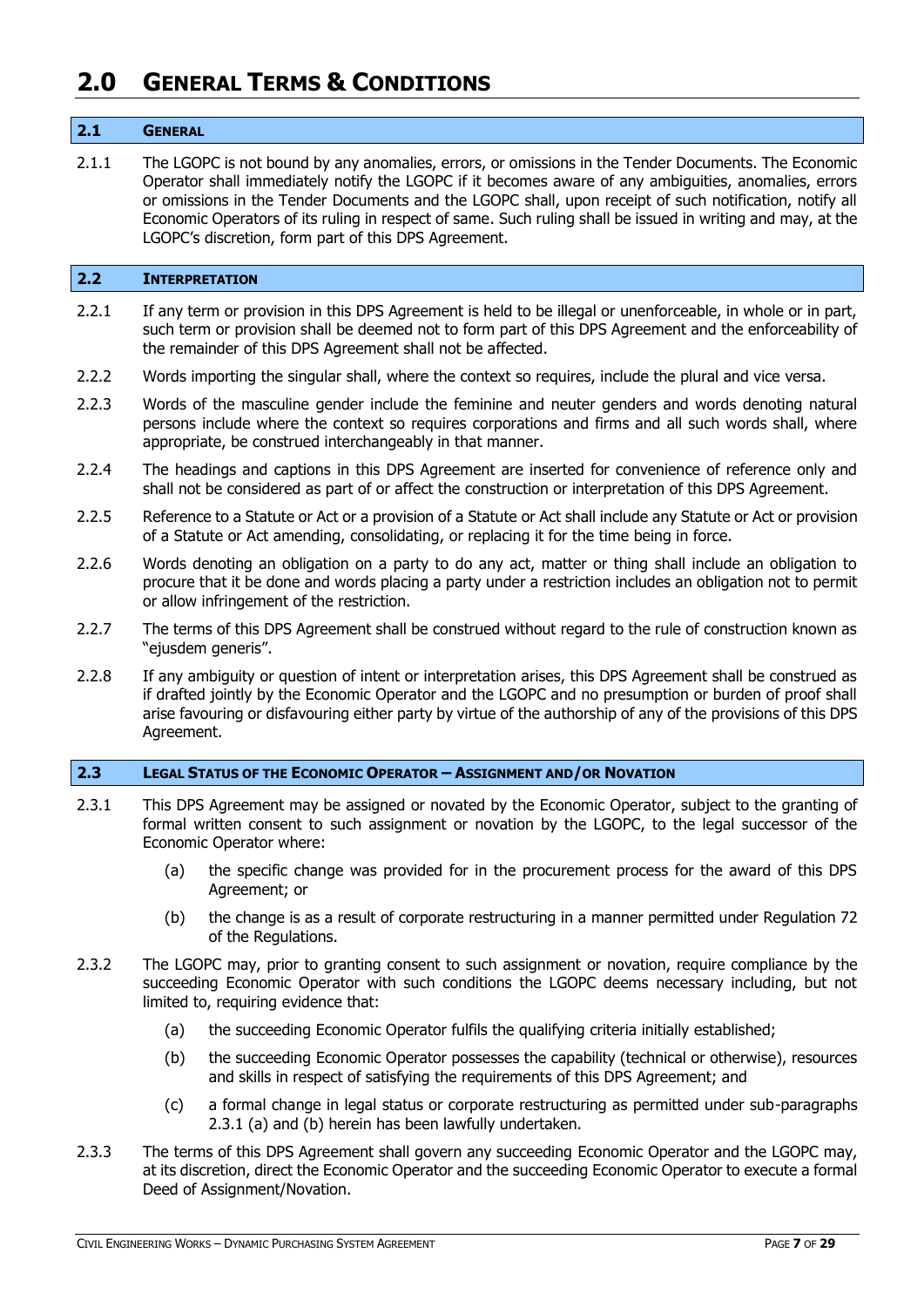- 2.3.4 The LGOPC reserves the right to assign, novate or transfer this DPS Agreement to a third party without the consent of the Economic Operator.
- 2.3.5 Without prejudice to such additional circumstances where assignment is permissible under subparagraphs 2.3.1 (a) and (b) herein, assignment or novation to the legal successor of the Economic Operator (subject to the granting of formal written consent to such assignment by the LGOPC) is permissible in the following circumstances:

Change of the Economic Operator's legal status from:

- (i) sole trader to corporation where general ownership and personnel remain the same;
- (ii) corporation to sole trader where general ownership and personnel remain the same;
- (iii) sole trader to partnership where general ownership and personnel remain the same;
- (iv) partnership to sole trader where general ownership and personnel remain the same;
- (v) corporation to partnership where general ownership and personnel remain the same;
- (vi) partnership to corporation where general ownership and personnel remain the same;
- (vii) sole trader to other related sole trader (for example, business transfer from father to son); or
- (viii) change of the Economic Operator's business name.

#### <span id="page-7-0"></span>**2.4 TERMINATION OF THE DPS AGREEMENT**

- 2.4.1 The LGOPC may, by written notice, terminate this DPS Agreement (without recompense to the Economic Operator) thus ending the participation of the Economic Operator in the DPS, in the following circumstances:
	- if the Economic Operator breaches the terms of this DPS Agreement; or
	- if the provisions of Regulation 73 of the Regulations apply; or
	- if the Economic Operator falls within a relevant exclusion ground under Regulation 57 of the Regulations; or
	- if the Economic Operator fails to provide the requisite evidence of compliance with the declarations submitted in its ESPD following a request from the LGOPC and/or a Contracting Authority; or
	- if the Economic Operator fails to provide, to the LGOPC or the Contracting Authorities, renewed and updated self-declarations in accordance with Regulation 34 (24) of the Regulations; or
	- if any statement made by the Economic Operator in connection with the procedure by which this DPS Agreement was entered into was: (a) untrue when made or subsequently ceases to be true; or (b) was materially incorrect, inaccurate or misleading (whether intentionally so or not).
- 2.4.2 The LGOPC, acting in its sole discretion, may, by giving written notice, collapse the DPS and therefore end the DPS Agreements with all Economic Operators appointed thereto, without recompense to any Economic Operator, at any time during the Period of Validity.

# <span id="page-7-1"></span>**2.5 SUBCONTRACTING**

2.5.1 When responding to a Supplementary Request for Tender where subcontractor(s) are proposed for completion of an sRFT Contract, the Economic Operator shall provide to the Contracting Authority (if requested): (a) the relevant details of the subcontractor(s); (b) an ESPD for the subcontractor(s); (c) evidence of the qualifications and experience of the subcontractor(s); and (d) such other information and documentation in relation to the subcontractor(s) as may be reasonably required by the Contracting Authority.

# <span id="page-7-2"></span>**2.6 RELIANCE ON CAPACITY OF OTHER ENTITIES**

- 2.6.1 Where an Economic Operator has relied on the capacities of other entities to satisfy the selection criteria for entry on to the DPS:
	- it shall, upon request by the Contracting Authority, demonstrate to the Contracting Authority that it will have at its disposal the resources necessary by providing a written undertaking from that other entity, in terms satisfactory to the Contracting Authority and duly evidenced,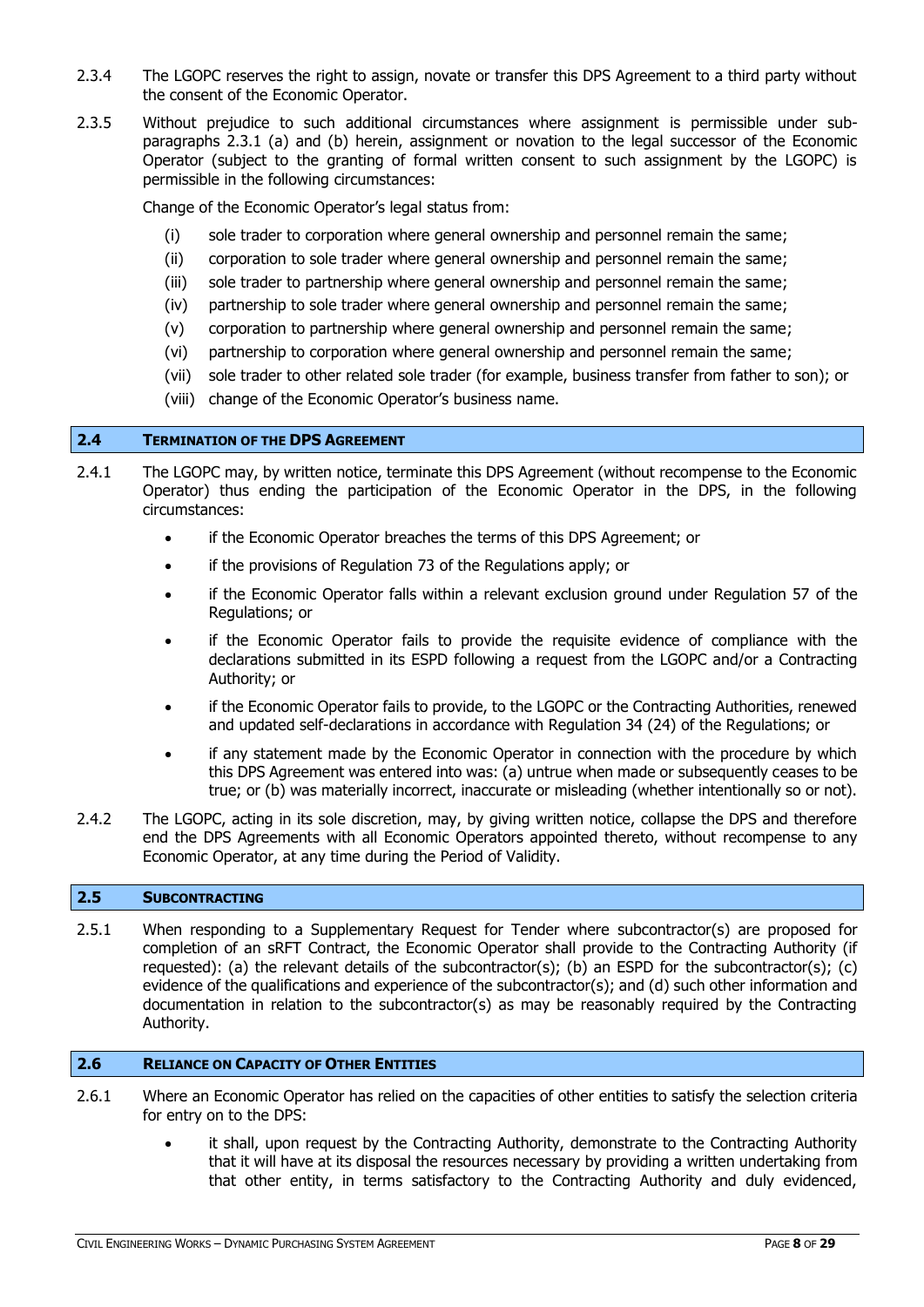confirming that the entity in question will place the necessary resources at the disposal of the Economic Operator;

- such entity must, when requested by the Contracting Authority, provide joint and several liability to the Contracting Authority for the performance and fulfilment of any sRFT Contracts (this may take the form of a guarantee, letter of reliance, such entity being a party to the sRFT Contract or other form of commitment as directed by the Contracting Authority).
- 2.6.2 An Economic Operator may only rely on the capacities of other entities where those entities will perform the works for which these capacities are required.

#### <span id="page-8-0"></span>**2.7 TAX COMPLIANCE**

- 2.7.1 All payments under an sRFT Contract are conditional upon the Economic Operator (and its subcontractor(s) where appropriate) being tax compliant.
- 2.7.2 The Economic Operator (and its subcontractor(s) where appropriate) must comply with the following:
	- (a) at a minimum, the terms of the Department of Finance Circulars 43/2006 and 44/2006: Tax Clearance Procedures Public Sector Contracts (as may be amended, updated or re-published by the relevant body from time to time and as then apply at the time of the sRFT Contract) and;
	- (b) such other requirements and directions that an individual Contracting Authority may impose in order to satisfy itself that the Economic Operator (and its subcontractor(s) where appropriate) is tax compliant.

#### <span id="page-8-1"></span>**2.8 EMPLOYEES**

2.8.1 The Economic Operator (and its subcontractor(s) where appropriate) must comply with all legal requirements in relation to PAYE and PRSI and must ensure that the rates of pay and conditions of employment, including pension contributions: (a) comply with all applicable laws; and (b) are at least as favourable as those for the relevant category of worker in any sectoral employment orders, employment regulation orders or registered employment agreements.

#### <span id="page-8-2"></span>**2.9 ENVIRONMENTAL & SOCIAL CONSIDERATIONS**

- 2.9.1 In the performance of an sRFT Contract, the Economic Operator and its subcontractor(s) (if applicable) shall comply with all applicable obligations in the field of environmental, social and labour law that apply at the place where the Works are provided, that have been established by EU law, national law, collective agreements or by international, environmental, social and labour law listed in Schedule 7 of the Regulations.
- 2.9.2 This DPS facilitates the inclusion of environmental and social considerations and labour law in the Award Criteria published at Supplementary Request for Tender stage as set out in Section 5.0 hereunder.

#### <span id="page-8-3"></span>**2.10 STATUTORY OBLIGATIONS AND APPLICABLE LAW**

2.10.1 This DPS Agreement shall be governed by and construed in accordance with the laws of Ireland and the courts of Ireland shall have exclusive jurisdiction to hear and determine any disputes arising out of or in connection with same.

#### <span id="page-8-4"></span>**2.11 FREEDOM OF INFORMATION ACTS**

2.11.1 The LGOPC and the Contracting Authorities are subject to the Freedom of Information Act, 2014 and the Economic Operator acknowledges that information provided in response to a Supplementary Request for Tender may be considered confidential or commercially sensitive. The Economic Operator should consider if any information supplied by it in response to a Supplementary Request for Tender should not be disclosed because it is commercially sensitive or confidential and if this is the case, the Economic Operator should, when providing the information, identify same and specify the reasons for its commercial sensitivity or confidentiality. The LGOPC and the Contracting Authorities shall have regard to such statement but shall not be bound by it. If the Contracting Authority and/or the LGOPC, in their discretion, are satisfied that the information should be properly regarded as being confidential or commercially sensitive, the information shall be kept confidential subject to the LGOPC's and/or the Contracting Authority's obligations under public procurement and Freedom of Information laws.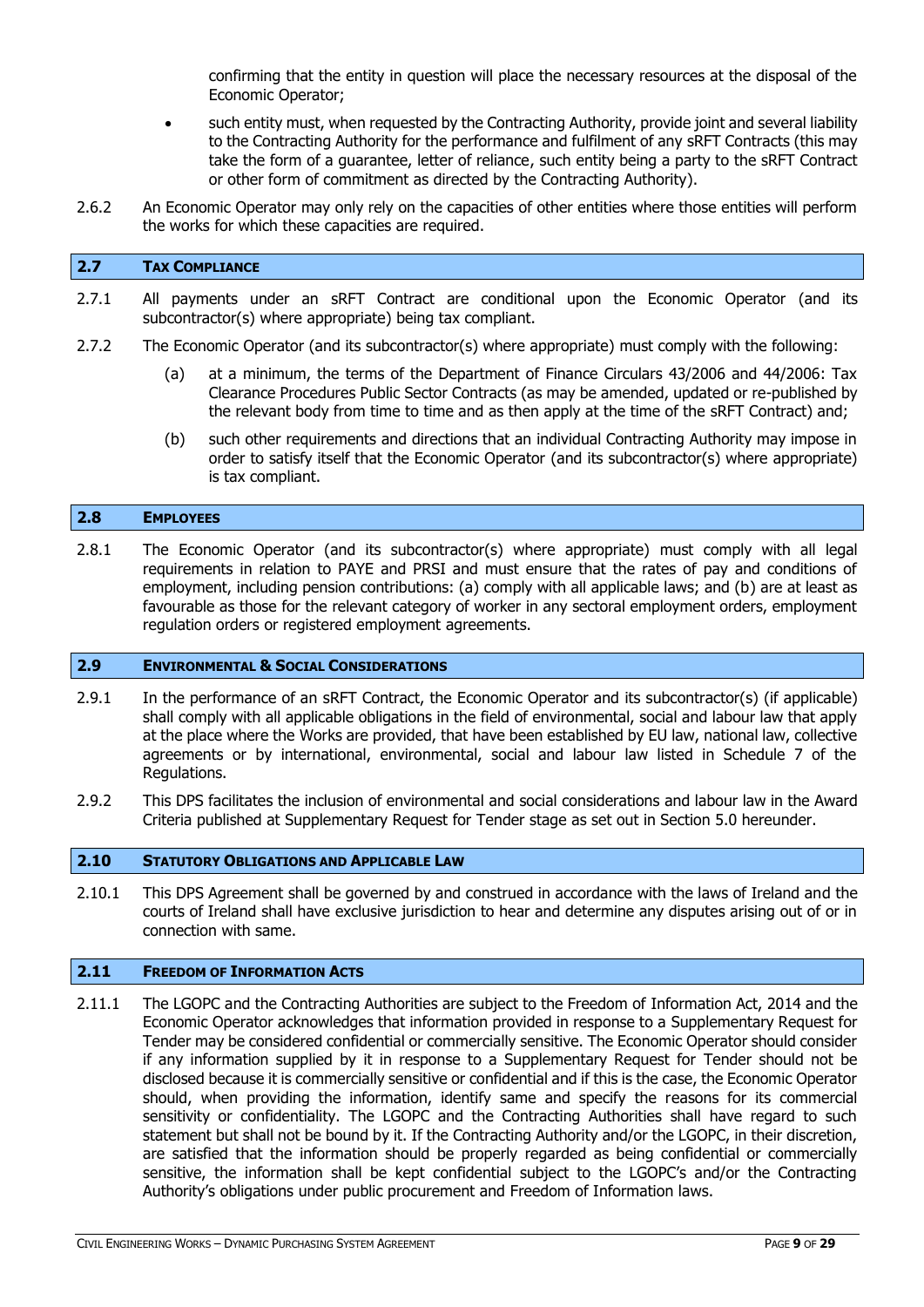### <span id="page-9-0"></span>**2.12 CANVASSING**

- 2.12.1 Canvassing or any effort by the Economic Operator to influence the personnel and/or agents of the LGOPC and/or the Contracting Authorities in relation to the DPS or a Supplementary Request for Tender may result in: (a) the disqualification of the Economic Operator by the LGOPC from the DPS; and/or (b) the disqualification of the Economic Operator by the Contracting Authority from the Supplementary Request for Tender.
- 2.12.2 Where the Economic Operator has an existing relationship with personnel and/or agents of the LGOPC and/or the Contracting Authorities, it is advised that any discussions, correspondence or other communications with regards to the DPS and/or its Supplementary Requests for Tenders may be treated as canvassing.
- 2.12.3 In accordance with the Ethics in Public Office Act, 1995 (as amended), any money, gifts or other consideration furnished by an Economic Operator seeking to obtain an sRFT Contract or otherwise influence the DPS will be deemed to have been paid or given corruptly unless the contrary is proved.

#### <span id="page-9-1"></span>**2.13 CONFLICTS OF INTEREST AND REGISTRABLE INTEREST**

- 2.13.1 Any actual or potential conflict of interest involving the Economic Operator and a Contracting Authority and/or the LGOPC must be disclosed by the Economic Operator as soon as it becomes apparent.
- 2.13.2 The LGOPC and/or the Contracting Authorities may investigate potential conflicts of interest with the Economic Operator where it deems it necessary for the proper and transparent administration of the DPS.
- 2.13.3 Where the LGOPC and/or the Contracting Authority determines a material conflict of interest arises it may, at its sole discretion, permit the situation to continue subject to the Economic Operator's satisfactory compliance with safeguards specified by the LGOPC and/or the Contracting Authority.
- 2.13.4 Where the LGOPC and/or the Contracting Authority determines a material conflict of interest arises and same can only be remedied by the exclusion of the Economic Operator from a Supplementary Request for Tender and/or an sRFT Contract, the LGOPC and/or the Contracting Authority shall exclude the Economic Operator from same.
- 2.13.5 Any registrable interest (having the meaning prescribed by the Ethics in Public Office Act, 1995) involving the Economic Operator and the LGOPC and/or a Contracting Authority, must be fully disclosed to the LGOPC and/or the Contracting Authority immediately upon such information becoming known to the Economic Operator.

#### <span id="page-9-2"></span>**2.14 CONFIDENTIALITY**

2.14.1 All documents and information in relation to the DPS and its application process provided to the Economic Operator by the LGOPC shall be treated as strictly confidential by the Economic Operator.

# <span id="page-9-3"></span>**2.15 DATA PROTECTION**

- 2.15.1 In this clause, "Data Protection Laws" means: (a) the Irish Data Protection Acts 1988 to 2018; (b) the General Data Protection Regulation (EU) 2016/679 ("GDPR"); and (c) any other applicable law or regulation relating to the processing of personal data and to privacy including (but not limited to) the E-Privacy Directive and the European Communities (Electronic Communications Networks and Services) (Privacy and Electronic Communications) Regulations, 2011 ("E-Privacy Regulations") (as may be amended, updated or re-published by the relevant body from time to time and as then apply at the time of an sRFT Contract).
- 2.15.2 The Contracting Authorities and the LGOPC will each be an Independent Data Controller (where Data Controller has the meaning given under the Data Protection Laws) in respect of any Personal Data (where Personal Data has the meaning given under the Data Protection Laws) required to be provided by the Economic Operator in response to this DPS Agreement and any Supplementary Request for Tender.
- 2.15.3 The Economic Operator, as Data Controller in respect of any Personal Data provided by it, in its application to the DPS and in response to a Supplementary Request for Tender, is required to confirm that all Data Subjects (where Data Subject has the meaning given under the Data Protection Laws) whose Personal Data is provided by the Economic Operator have consented to the processing of such Personal Data by the Economic Operator, the LGOPC, the Contracting Authorities, the evaluation teams and the operator of [www.supplygov.ie](http://www.supplygov.ie/) (hereinafter referred to as "Supplygov") for the purpose of the participation of the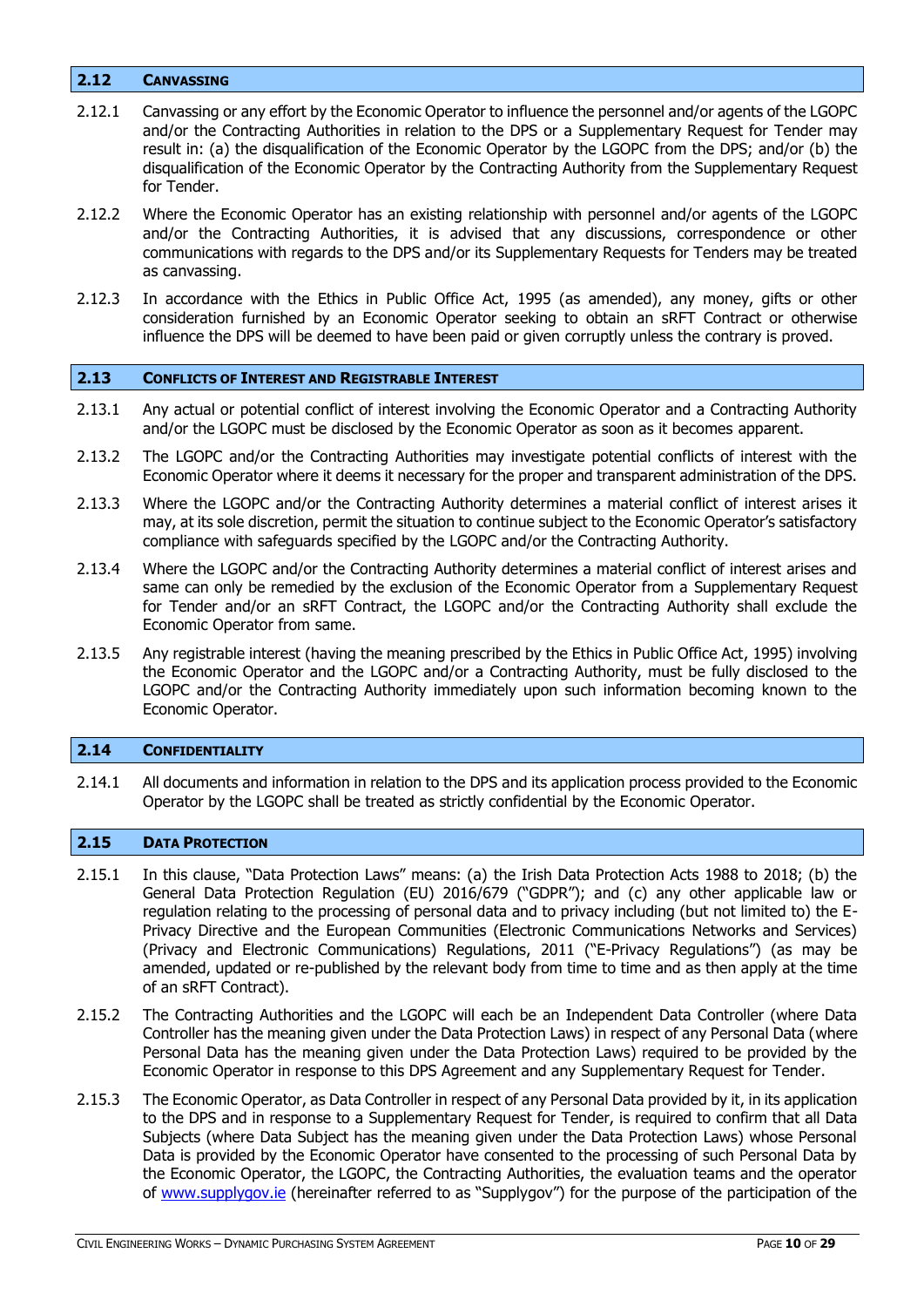Economic Operator in the DPS and/or Supplementary Request for Tender or that the Economic Operator otherwise has a legal basis for providing such Personal Data to the foregoing for the purpose of its participation in the DPS.

- 2.15.4 The Contracting Authorities and the LGOPC, each as an independent Data Controller, may process the Personal Data as follows:
	- by the Contracting Authorities disclosing data (including Personal Data of the Economic Operator and/or their employees or other related third-party agents such as those persons' names, contact details, work experience etc.) to the LGOPC.
- 2.15.5 The Contracting Authorities, as an independent Data Controller, may share the Personal Data as follows:
	- share such Personal Data with other bodies within the public and/or semi-state sectors that use the Supplygov service as required by this DPS Agreement. The list of such public and/or semi-State bodies is maintained on Supplygov and is updated from time to time. In addition, such Personal Data may be shared with the Office of Government Procurement, the Local Government Management Agency and with other bodies as required under law.
- 2.15.6 The Contracting Authorities and the LGOPC shall enter into a Data Sharing Agreement, which shall govern the sharing of the Personal Data between them and their respective rights, obligations, and liability in relation to this.
- 2.15.7 The Economic Operator shall be individually responsible, as an independent Data Controller, for its own processing of the Personal Data and must fully comply with its obligations as a Data Controller under the Data Protection Laws in this regard.
- 2.15.8 Neither the Economic Operator nor the LGOPC shall be construed as a Data Processor (where Data Processor has the meaning given under the Data Protection Laws) in relation to the other, unless the conditions for processing of the Personal Data change so that one party processes Personal Data on behalf of and on the instructions of the other party.
- 2.15.9 The Economic Operator and the LGOPC shall not be construed as Joint Data Controllers (where Joint Data Controllers has the meaning given under the Data Protection Laws) unless the conditions for processing of the Personal Data change such that the parties in conjunction with one another jointly, in a collaborative fashion, determine the purposes and means of processing the Personal Data.
- 2.15.10 The Economic Operator will inform the LGOPC as soon as possible of any requests from Data Subjects regarding rectification or erasure of Personal Data included in a tender, or restriction of or objection to the processing of such Personal Data for the purposes set out herein. The Economic Operator shall, to the extent that such a request affects the processing of such Personal Data by the LGOPC, provide reasonable assistance to the LGOPC and or the Contracting Authorities to enable compliance with the Data Protection Laws. Notwithstanding the foregoing, the Economic Operator shall remain responsible itself for dealing with requests from Data Subjects in respect of Personal Data, to the extent that such requests are directed by the Data Subject to the Economic Operator (or any of its agents, employees or sub-contractors).
- 2.15.11 The Economic Operator shall notify the LGOPC immediately if the Economic Operator becomes aware of, or suspects: (i) any breach of this section; or (ii) a Personal Data breach which is likely to affect or invoke the LGOPC's obligations under the Data Protection Laws; or (iii) any situation or envisaged development that shall in any way influence, change or limit the processing of the Personal Data included in the tender for the purposes set out herein. The Economic Operator shall document all Personal Data breaches in accordance with the Data Protection Laws and fully co-operate with the LGOPC and/or the Contracting Authorities to ensure compliance with the Data Protection Laws. The Economic Operator shall use reasonable endeavours to mitigate any damage suffered by a Data Subject in these circumstances.
- 2.15.12 The Economic Operator hereby indemnifies the LGOPC and the Contracting Authorities against all claims, liabilities, costs, expenses, damages and losses suffered or incurred by the LGOPC and/or the Contracting Authorities arising out of or in connection with any breach by the Economic Operator (or any of its employees/agents/sub-contractors) of any terms of this section, or its obligations under the Data Protection Laws, or any use by the Economic Operator of the Personal Data.

### <span id="page-10-0"></span>**2.16 PUBLIC HEALTH**

2.16.1 All works proposed under this Agreement must be capable of being undertaken in compliance with all Safety, Health and Welfare at Work legislation and guidance including, but not limited to, public health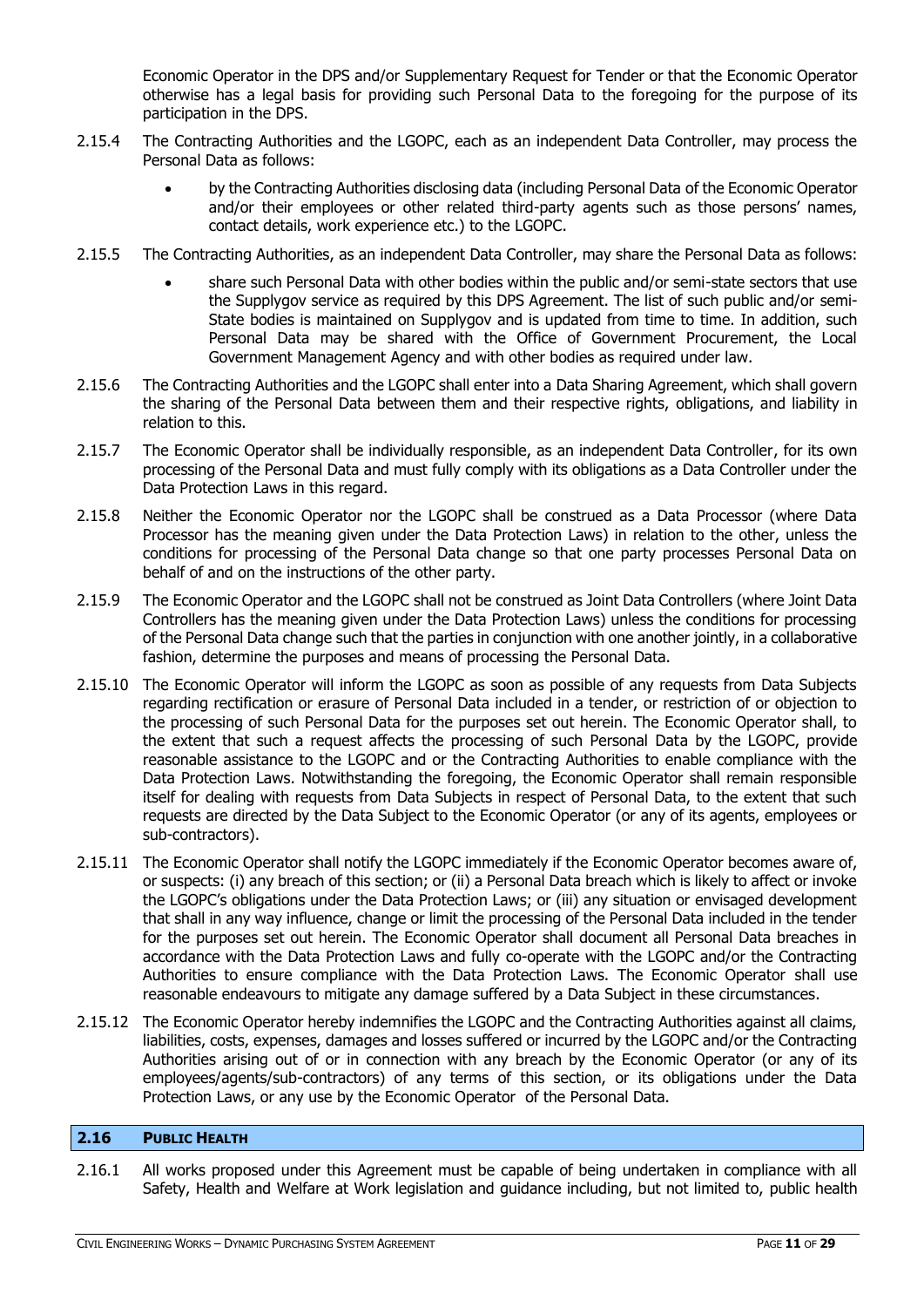advice and requirements, and any applicable public service standard operating procedures which have been put in place by the Government, Government Departments, State Agencies and/or construction industry representative bodies in response to a public health emergency.

#### <span id="page-11-0"></span>**2.17 CHILD PROTECTION & VETTING**

- 2.17.1 Contractors Personnel shall strictly adhere to the Contracting Authorities child protection policy which will be included with the sRFT documents for the information of Contractors – if applicable.
- 2.17.2 Contractors Personnel may be subject to routine Garda Security Clearance procedures prior to being allowed entry onto certain sites, including but not limited to Local Authority, An Garda Síochána, Health Service Executive, Department of Defence and Department of Education sites. Co-operation with these procedures is mandatory.

#### <span id="page-11-1"></span>**2.18 PERFORMANCE BOND**

2.18.1 Economic Operators are not required to have a Performance Bond in place when submitting their application for admittance to the DPS. However, if successfully admitted to the Agreement, Economic Operators, if requested to do so by a Contracting Authority, may be required to provide a Performance Bond prior to the award of an sRFT Contract.

# <span id="page-11-2"></span>**2.19 BREXIT**

2.19.1 It shall be the responsibility of the Economic Operator to fulfil the obligations under an sRFT Contract and, where applicable, any Task Order notwithstanding any changes in circulars, law, regulations, taxation or duties or other restrictions which might arise following the withdrawal of the United Kingdom from membership of the European Union.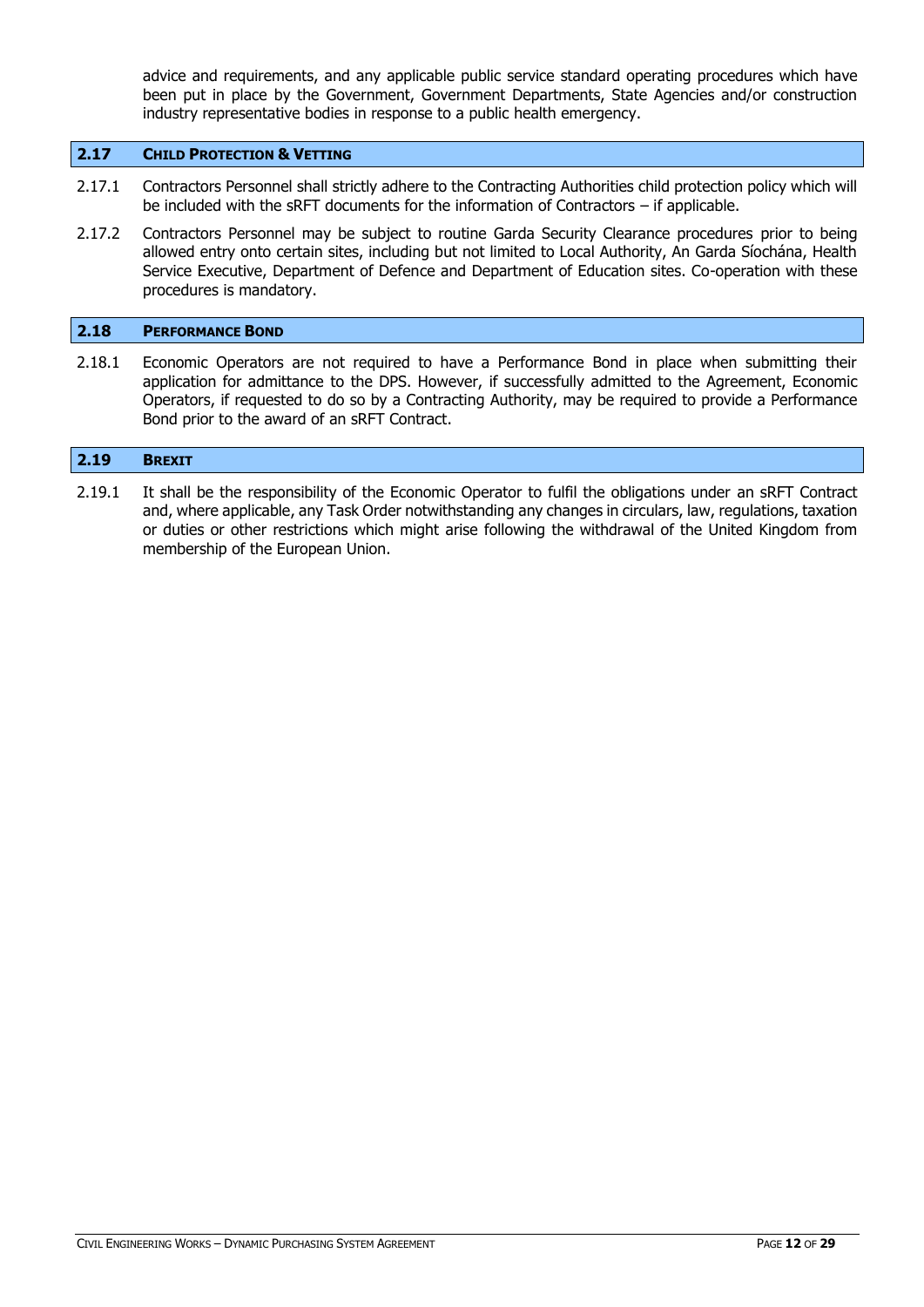# <span id="page-12-0"></span>**3.0 EVIDENCE IN SUPPORT OF MINIMUM STANDARDS**

#### <span id="page-12-1"></span>**3.1 INTRODUCTION**

- 3.1.1 An Economic Operator may be required to provide supporting documentation to verify their status with respect to the minimum standards set out below. The supporting documentation must be provided within five working days when requested by the LGOPC and/or Contracting Authority. If the supporting documentation is not provided or is withheld or if there is a serious misrepresentation in supplying such supporting documentation, the Contracting Authority may, at their discretion, exclude the Economic Operator from the sRFT and/or the LGOPC may, at its discretion, terminate the DPS Agreement with the Economic Operator.
- 3.1.2 Unless otherwise indicated, the evidence in support of minimum standards as set out below applies to all lots.

#### <span id="page-12-2"></span>**3.2 FINANCIAL CONFIRMATORY NOTE**

3.2.1 The evidence in support of this minimum standard is a signed completed Financial Confirmatory Note in the form published with the Tender Documents.

#### <span id="page-12-3"></span>**3.3 LOT 1 AND LOT 2 MINIMUM STANDARDS – EVIDENCE**

#### 3.3.1 **Health and Safety Compliance Declaration – Contractor**

The evidence relating to the declaration made by the Economic Operator with its application, in respect of Health and Safety Compliance - Contractor, to be provided when requested, is as follows:

- (a) a copy of the Economic Operator's current general Health and Safety policy;
- (b) an outline of the Economic Operator's management organisational structure with regard to allocation of duties, delegation of responsibilities, etc., in relation to Health and Safety;
- (c) copies of standard forms used for method statements and risk assessments as part of the Economic Operator's duties under the Safety, Health and Welfare at Work Act, 2005;
- (d) details of the Economic Operator's arrangements for continuing training of personnel in Health and Safety, including personnel who would be employed on the project;
- (e) details of the Economic Operator's procedures for disseminating up-to-date developments on health and safety issues;
- (f) details of the Economic Operator's arrangements for the co-ordination of information between the different contractors, suppliers and designers involved in a project; and
- (g) details of the Economic Operator's methodology for the dissemination of health and safety information for the construction stage on this or equivalent projects.

## 3.3.2 **Health and Safety Compliance Declaration - Project Supervisor for the Construction Stage (PSCS)**

The evidence relating to the declaration made by the Economic Operator with its application, in respect of the Health and Safety Compliance - Project Supervisor for the Construction Stage (PSCS), to be provided when requested, is as follows:

- (a) a copy of the Economic Operator's current general Health and Safety policy;
- (b) an outline of the Economic Operator's management organisational structure with regard to allocation of duties, delegation of responsibilities, etc., in relation to Health and Safety;
- (c) copies of standard forms used for method statements and risk assessments as part of the Economic Operator's duties under the Safety, Health and Welfare at Work Act, 2005;
- (d) details of the Economic Operator's arrangements for continuing Health and Safety training of PSCS personnel, including personnel who would be employed on the project;
- (e) details of the Economic Operator's procedures for disseminating up-to-date developments on health and safety issues;
- (f) details of the Economic Operator's arrangements for the co-ordination of information between the different contractors, suppliers and designers involved in a project; and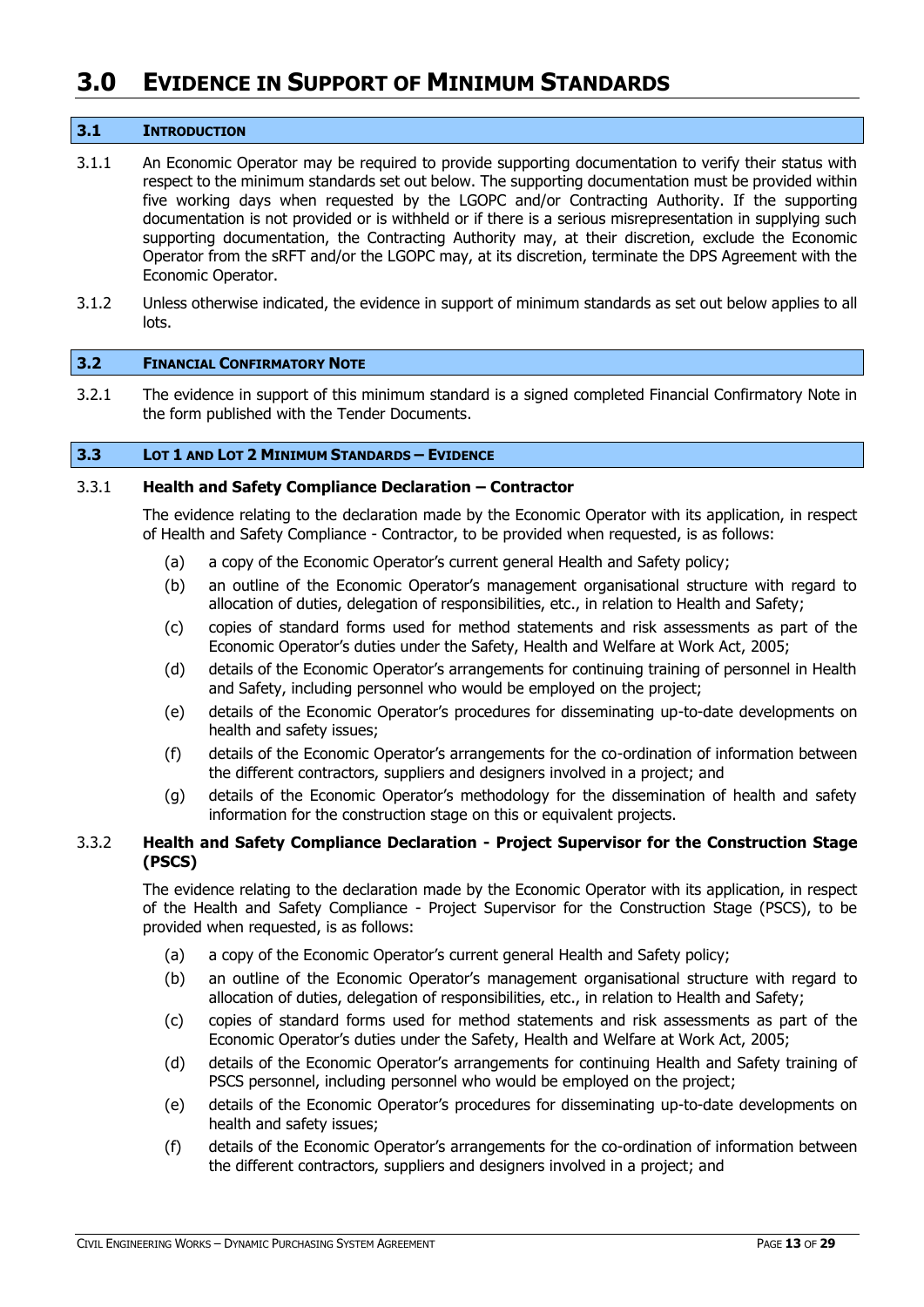(g) details of the Economic Operator's methodology for the dissemination of health and safety information for the design and construction stage on this or equivalent projects.

# 3.3.3 **Contractor and Project Supervisor for the Construction Stage (PSCS) Appointments**

The evidence relating to the declaration made by the Economic Operator with its application, in respect of the Contractor and Project Supervisor for the Construction Stage (PSCS) Appointment, to be provided when requested is demonstrating compliance with relevant Health and Safety legislation.

# 3.3.4 **Health and Safety Competence - Educational and Professional Qualifications**

The evidence in respect of the Health and Safety Competence of Management Staff is for the Economic Operator to satisfy both **A** and **B** below:

- **A.** To provide sufficient Management Staff with Health and Safety qualifications, training and experience, relevant to the works to be completed under this Agreement by:
	- (i) providing a Safe-T-Cert, or ISO 45001 Occupational Health and Safety Certification, or other equivalent independently certified health and safety management system with appropriate health and safety training and resources,

# **Or**

- (ii) providing the following details:
	- the educational qualifications, professional qualifications (e.g. professionally qualified project managers, architects, engineers etc – with dates obtained), and experience in so far as they are relevant to health and safety, and/or
	- the educational qualifications, professional qualifications (as above) with at least one member of the contractor or its managerial staff who has experience in relation to works similar to those to be completed under this Agreement;
	- the curriculum vitae of the contractor and its managerial staff in so far as they relate to health and safety training and/or experience and also the organisational structure of the firm; and
	- having at least 8 hours annual (i.e. in-house or a CPD course) health and safety training relevant to the works to be completed under this Agreement.
- **B.** To provide at least one (1) site manager/site agent, or equivalent, with Health and Safety qualifications, training, and experience, relevant to the works anticipated to be completed under this Agreement by:
	- (i) providing a Safe-T-Cert, or ISO 45001 Occupational Health and Safety Certification, or other equivalent independently certified health and safety management system with appropriate health and safety training and resources,

# **Or**

- (ii) providing the following details:
	- the educational qualifications, professional qualifications (e.g. professionally qualified project managers, engineers etc – with dates obtained), and experience in so far as they are relevant to health and safety, and/or
	- the educational qualifications, professional qualifications (as above) and experience in so far as it is relevant to works similar to those to be completed under this Agreement;
	- the curriculum vitae in so far as they relate to health and safety training and/or experience; and
	- having at least 8 hours annual (i.e. in-house or a CPD course) health and safety training relevant to the works to be completed under this Agreement.
- **C.** The evidence in respect of the Health and Safety competence of personnel is sufficient personnel with:
	- (i) Safe Pass Card, or equivalent Safety Awareness Scheme registration card, and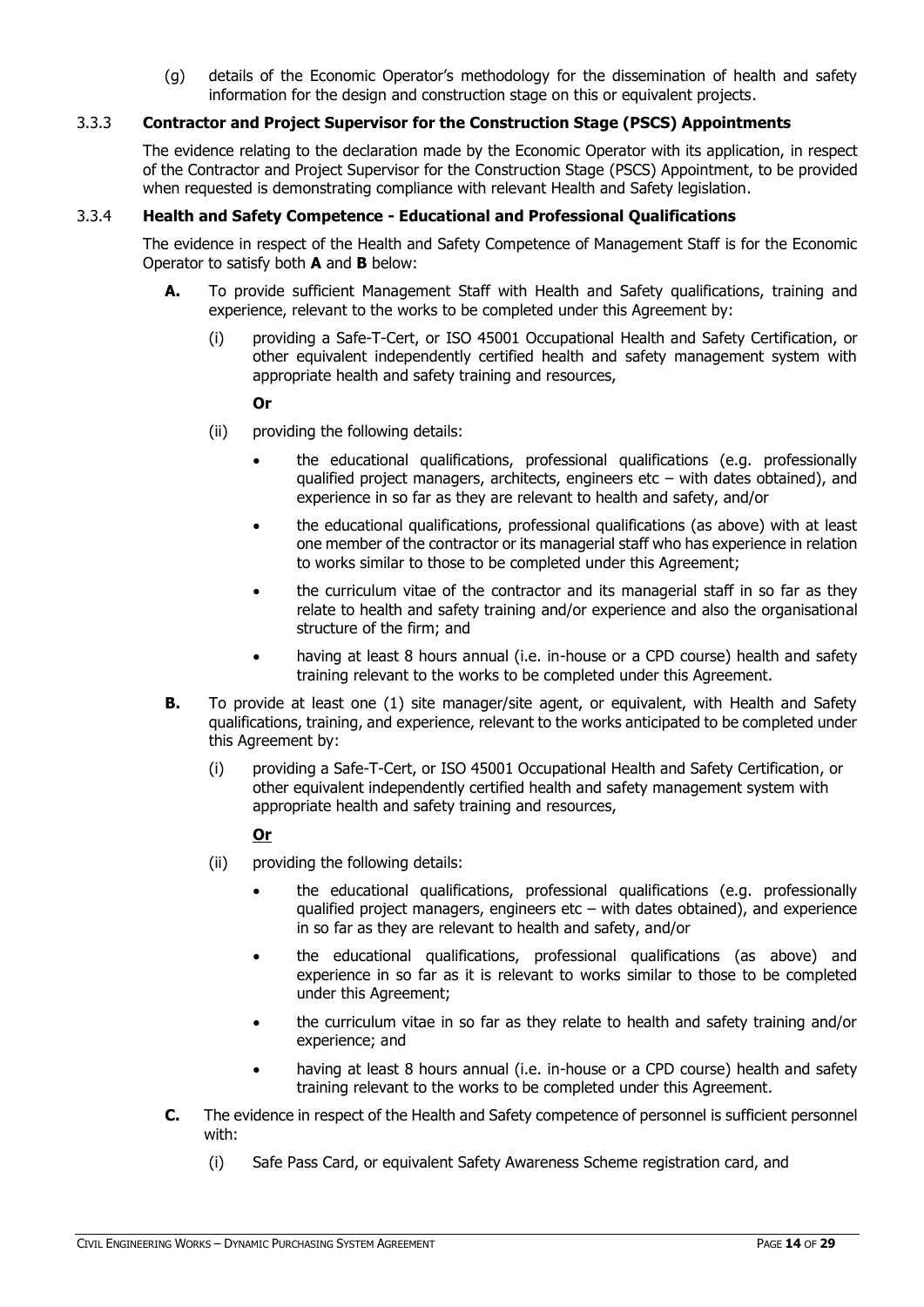- (ii) A valid Construction Skills Certification Card in Signing, Lighting and Guarding on Roads, and
- (iii) A valid Construction Skills Certification Card in Assisting in the Implementation of Health and Safety at Roadworks.

# 3.3.5 **Technical Capability - Educational and Professional Qualifications**

The evidence in respect of the Technical Capability of Management Staff is for the Economic Operator to satisfy both **A** and **B** below:

**A.** To provide at least one (1) member of the managerial staff who holds a National Framework of Qualifications (NFQ) Level Seven (7) or higher, plus five (5) years experience, or equivalent, in managing projects relevant to the works to be completed under this Agreement:

### **Note:**

Equivalent managerial staff technical capability offered by the Economic Operator must include as a minimum an NFQ Level Six (6) qualification, plus eight (8) years experience in managing projects relevant to the works to be completed under this Agreement,

**B.** To provide at least one (1) site manager/site agent, or equivalent, that holds a NFQ Level Six (6) or higher, plus five (5) years experience, or equivalent, in managing projects relevant to the works to be completed under this Agreement.

#### **Note:**

Equivalence to an NFQ Level Six (6) or higher, plus five (5) years experience, is a minimum of eight (8) years experience in managing projects relevant to the works to be completed under this Agreement.

# 3.3.6 **Technicians or Technical Bodies Responsible for Quality Control**

The evidence in support of this minimum standard is a written statement naming the Technicians and Technical Bodies, particularly those involved in quality control.

#### <span id="page-14-0"></span>**3.4 LOT 3 MINIMUM STANDARDS – EVIDENCE**

# 3.4.1 **Health and Safety Compliance Declaration – Contractor**

The evidence relating to the declaration made by the Economic Operator with its application, in respect of Health and Safety Compliance - Contractor, to be provided when requested, is as follows:

- (a) a copy of the Economic Operator's current general Health and Safety policy;
- (b) an outline of the Economic Operator's management organisational structure with regard to allocation of duties, delegation of responsibilities, etc., in relation to Health and Safety;
- (c) copies of standard forms used for method statements and risk assessments as part of the Economic Operator's duties under the Safety, Health and Welfare at Work Act, 2005;
- (d) details of the Economic Operator's arrangements for continuing training of personnel in Health and Safety, including personnel who would be employed on the project;
- (e) details of the Economic Operator's procedures for disseminating up-to-date developments on health and safety issues;
- (f) details of the Economic Operator's arrangements for the co-ordination of information between the different contractors, suppliers and designers involved in a project; and
- (g) details of the Economic Operator's methodology for the dissemination of health and safety information for the construction stage on this or equivalent projects.

# 3.4.2 **Contractor Appointment**

The evidence relating to the declaration made by the Economic Operator with its application, in respect of the Contractor Appointment, to be provided when requested is demonstrating compliance with relevant Health and Safety legislation.

### 3.4.3 **Health and Safety Competence - Educational and Professional Qualifications**

The evidence in respect of the Health and Safety Competence of Management Staff is for the Economic Operator to satisfy both **A** and **B** below: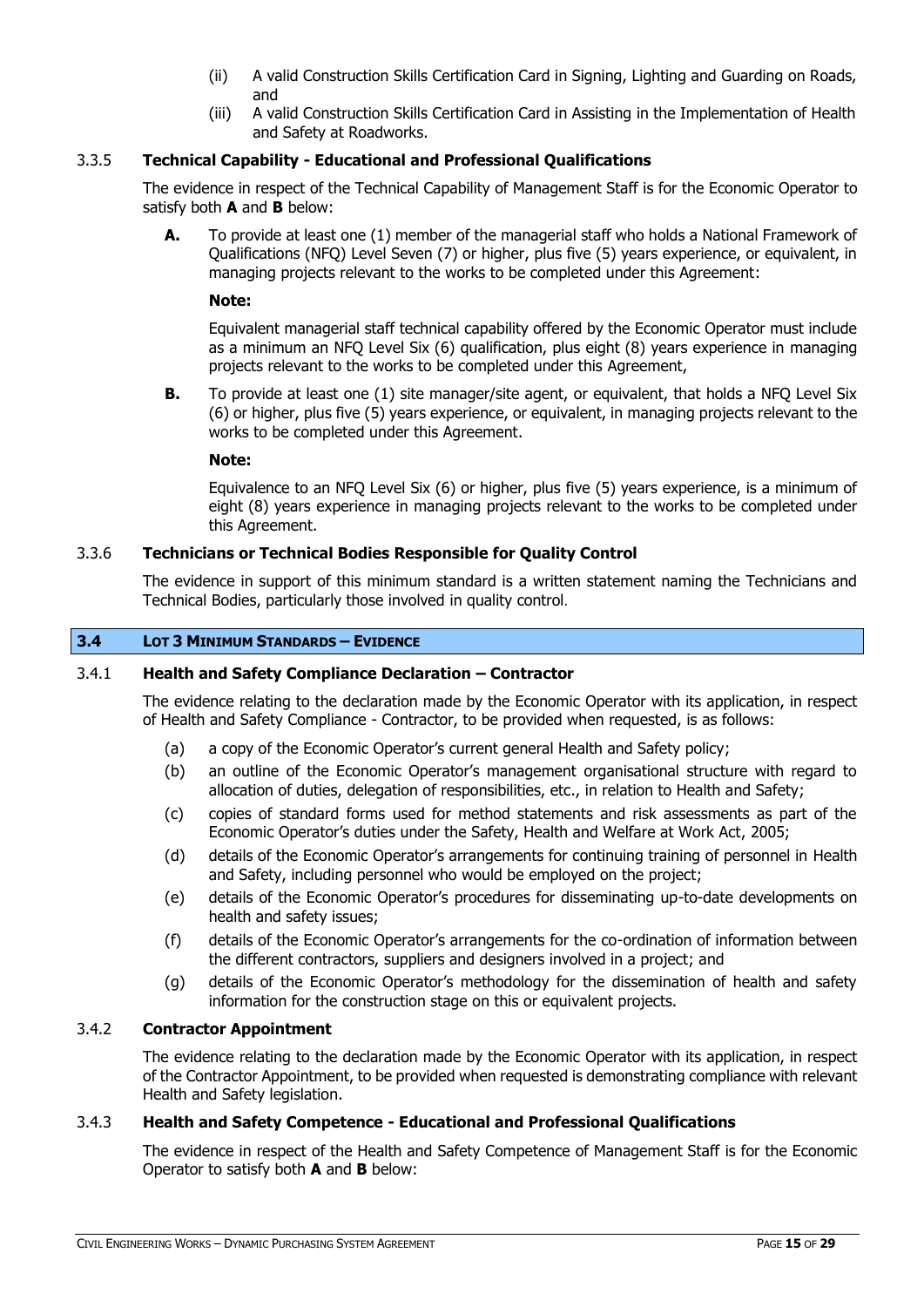- **A.** To provide sufficient Management Staff with Health and Safety qualifications, training, and experience, relevant to the works to be completed under this Agreement by:
	- (i) providing a Safe-T-Cert, or ISO 45001 Occupational Health and Safety Certification, or other equivalent independently certified health and safety management system with appropriate health and safety training and resources,

# **Or**

- (ii) providing the following details:
	- the educational qualifications, professional qualifications (e.g. professionally qualified project managers, architects, engineers etc – with dates obtained), and experience in so far as they are relevant to health and safety, and/or
	- the educational qualifications, professional qualifications (as above) with at least one member of the contractor or its managerial staff who has experience in relation to works similar to those to be completed under this Agreement;
	- the curriculum vitae of the contractor and its managerial staff in so far as they relate to health and safety training and/or experience and also the organisational structure of the firm; and
	- having at least 8 hours annual (i.e. in-house or a CPD course) health and safety training relevant to the works to be completed under this Agreement.
- **B.** To provide at least one (1) site manager/site agent, or equivalent, with Health and Safety qualifications, training, and experience, relevant to the works to be completed under this Agreement by:
	- (i) providing a Safe-T-Cert, or ISO 45001 Occupational Health and Safety Certification, or other equivalent independently certified health and safety management system with appropriate health and safety training and resources,

# **Or**

- (ii) providing the following details:
	- the educational qualifications, professional qualifications (e.g. professionally qualified project managers, engineers etc – with dates obtained), and experience in so far as they are relevant to health and safety, and/or
	- the educational qualifications, professional qualifications (as above) and experience in so far as it is relevant to works similar to those to be completed under this Agreement;
	- the curriculum vitae in so far as they relate to health and safety training and/or experience; and
	- having at least 8 hours annual (i.e. in-house or a CPD course) health and safety training relevant to the works to be completed under this Agreement.
- **C.** The evidence in respect of the Health and Safety competence of personnel is sufficient personnel with -:
	- (i) Safe Pass Card, or equivalent Safety Awareness Scheme registration card, and
	- (ii) A valid Construction Skills Certification Card in Signing, Lighting and Guarding on Roads, and
	- (iii) A valid Construction Skills Certification Card in Assisting in the Implementation of Health and Safety at Roadworks.

### 3.4.4 **Technical Capability - Educational and Professional Qualifications (Management)**

The evidence in respect of the Technical Capability of Management Staff is for the Economic Operator to satisfy both **A** and **B** below:

**A.** To provide at least one (1) member of the managerial staff who holds a National Framework of Qualifications (NFQ) Level Seven (7) or higher, plus five (5) years experience, or equivalent, in managing projects relevant to the works to be completed under this Agreement:

**Note:**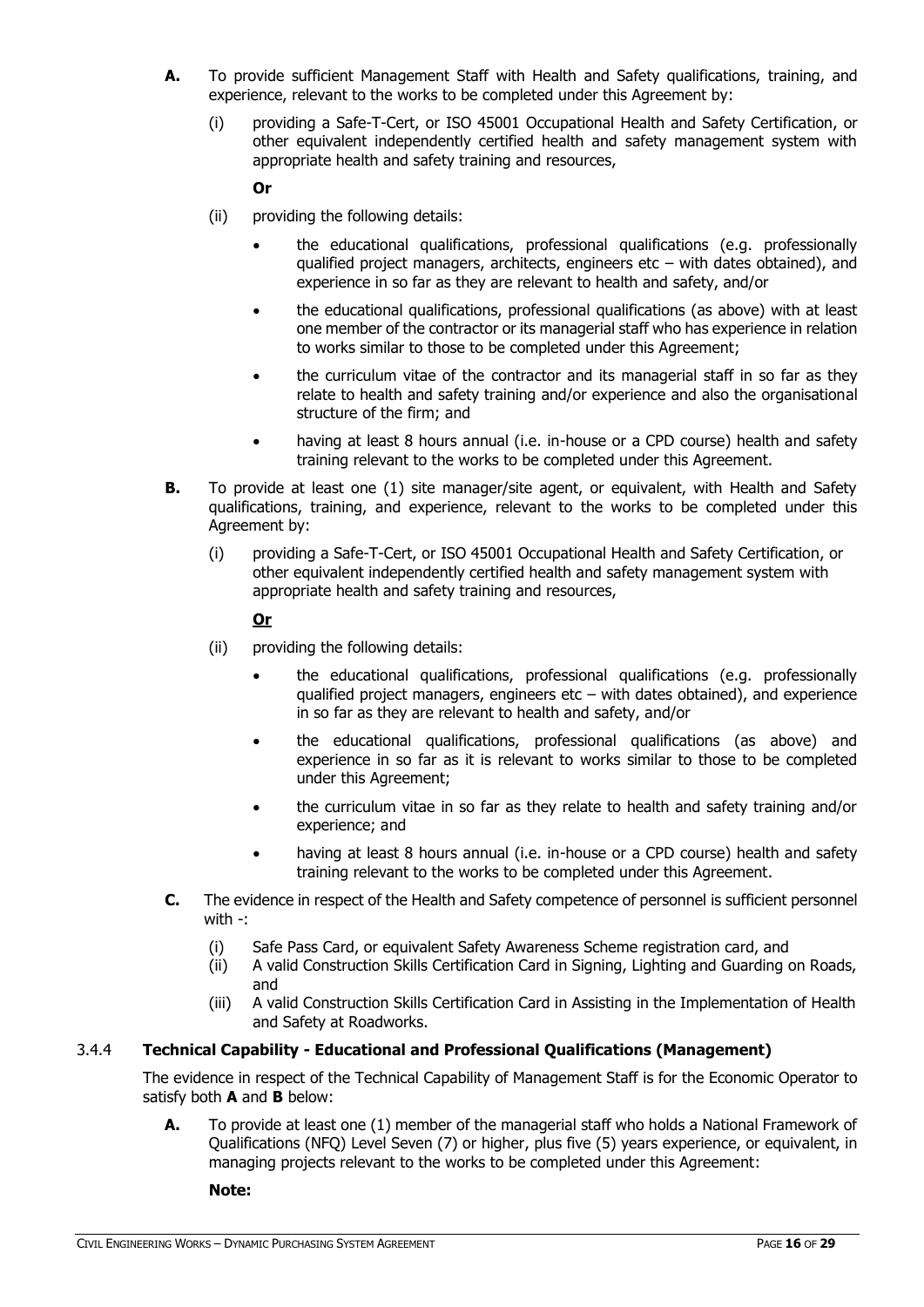Equivalent managerial staff technical capability offered by the Economic Operator must include as a minimum an NFQ Level Six (6) qualification, plus eight (8) years experience in managing projects relevant to the works to be completed under this Agreement,

#### **Or**

Ten (10) years' experience in managing projects relevant to the works to be completed under this Agreement.

**B.** To provide at least one (1) site manager/site agent, or equivalent, that holds a NFQ Level Six (6) or higher, plus five (5) years experience, or equivalent, in managing projects relevant to the works to be completed under this Agreement.

#### **Note:**

Equivalence to an NFQ Level Six (6) or higher, plus five (5) years experience, is a minimum of eight (8) years experience in managing projects relevant to the works to be completed under this Agreement.

### 3.4.5 **Technicians or Technical Bodies Responsible for Quality Control**

The evidence in support of this minimum standard is a written statement naming the Technicians and Technical Bodies, particularly those involved in quality control.

#### <span id="page-16-0"></span>**3.5 LOT 4 MINIMUM STANDARDS – EVIDENCE**

### 3.5.1 **Health and Safety Compliance Declaration – Contractor**

The evidence relating to the declaration made by the Economic Operator with its application, in respect of Health and Safety Compliance - Contractor, to be provided when requested, is as follows:

- (a) a copy of the Economic Operator's current general Health and Safety policy;
- (b) an outline of the Economic Operator's management organisational structure with regard to allocation of duties, delegation of responsibilities, etc., in relation to Health and Safety;
- (c) copies of standard forms used for method statements and risk assessments as part of the Economic Operator's duties under the Safety, Health and Welfare at Work Act, 2005;
- (d) details of the Economic Operator's arrangements for continuing training of personnel in Health and Safety, including personnel who would be employed on the project;
- (e) details of the Economic Operator's procedures for disseminating up-to-date developments on health and safety issues;
- (f) details of the Economic Operator's arrangements for the co-ordination of information between the different contractors, suppliers and designers involved in a project; and
- (g) details of the Economic Operator's methodology for the dissemination of health and safety information for the construction stage on this or equivalent projects.

# 3.5.2 **Health and Safety Compliance Declaration - Project Supervisor for the Construction Stage (PSCS)**

The evidence relating to the declaration made by the Economic Operator with its application, in respect of the Health and Safety Compliance - Project Supervisor for the Construction Stage (PSCS), to be provided when requested, is as follows:

- (a) a copy of the Economic Operator's current general Health and Safety policy;
- (b) an outline of the Economic Operator's management organisational structure with regard to allocation of duties, delegation of responsibilities, etc., in relation to Health and Safety;
- (c) copies of standard forms used for method statements and risk assessments as part of the Economic Operator's duties under the Safety, Health and Welfare at Work Act, 2005;
- (d) details of the Economic Operator's arrangements for continuing Health and Safety training of PSCS personnel, including personnel who would be employed on the project;
- (e) details of the Economic Operator's procedures for disseminating up-to-date developments on health and safety issues;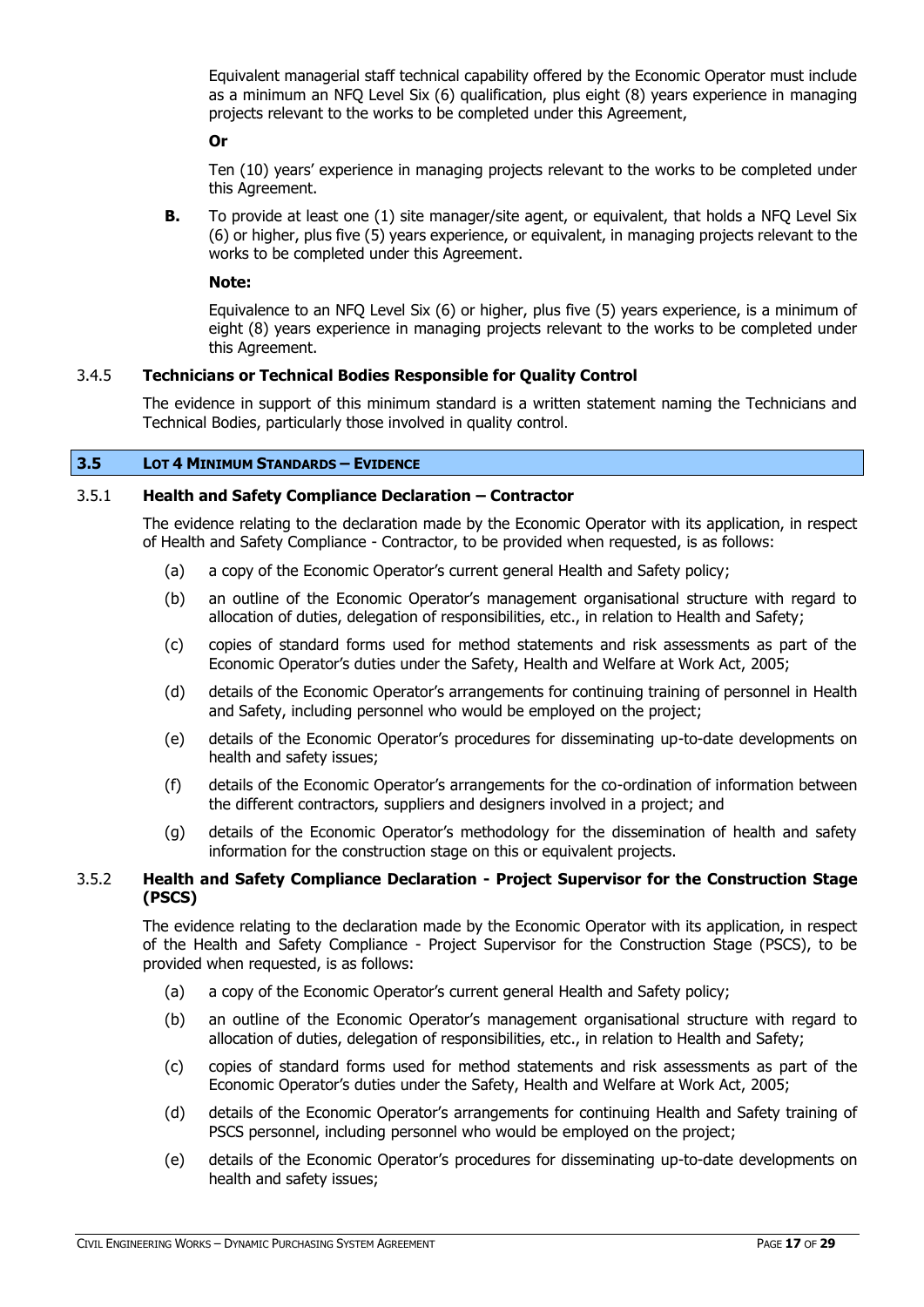- (f) details of the Economic Operator's arrangements for the co-ordination of information between the different contractors, suppliers and designers involved in a project; and
- (g) details of the Economic Operator's methodology for the dissemination of health and safety information for the design and construction stage on this or equivalent projects.

# 3.5.3 **Contractor and Project Supervisor for the Construction Stage (PSCS)**

The evidence relating to the declaration made by the Economic Operator with its application, in respect of the Contractor and Project Supervisor for the Construction Stage (PSCS) Appointment, to be provided when requested is demonstrating compliance with relevant Health and Safety legislation.

### 3.5.4 **Health and Safety Competence - Educational and Professional Qualifications**

The evidence in respect of the Health and Safety Competence of Management Staff is for the Economic Operator to satisfy both **A** and **B** below:

- **A.** To provide sufficient Management Staff with Health and Safety qualifications, training, and experience, relevant to the works to be completed under this Agreement by:
	- (i) providing a Safe-T-Cert, or ISO 45001 Occupational Health and Safety Certification, or other equivalent independently certified health and safety management system with appropriate health and safety training and resources,

# **Or**

- (ii) providing the following details:
	- the educational qualifications, professional qualifications (e.g. professionally qualified project managers, architects, engineers etc – with dates obtained), and experience in so far as they are relevant to health and safety, and/or
	- the educational qualifications, professional qualifications (as above) with at least one member of the contractor or its managerial staff who has experience in relation to works similar to those to be completed under this Agreement;
	- the curriculum vitae of the contractor and its managerial staff in so far as they relate to health and safety training and/or experience and also the organisational structure of the firm; and
	- having at least 8 hours annual (i.e. in-house or a CPD course) health and safety training relevant to the works to be completed under this Agreement.
- **B.** To provide at least one (1) site manager/site agent, or equivalent, with Health and Safety qualifications, training, and experience, relevant to the works to be completed under this Agreement by:
	- (i) providing a Safe-T-Cert, or ISO 45001 Occupational Health and Safety Certification, or other equivalent independently certified health and safety management system with appropriate health and safety training and resources,

# **Or**

- (ii) providing the following details:
	- the educational qualifications, professional qualifications (e.g. professionally qualified project managers, engineers etc – with dates obtained), and experience in so far as they are relevant to health and safety, and/or
	- the educational qualifications, professional qualifications (as above) and experience in so far as it is relevant to works similar to those to be completed under this Agreement;
	- the curriculum vitae in so far as they relate to health and safety training and/or experience; and
	- having at least 8 hours annual (i.e. in-house or a CPD course) health and safety training relevant to the works to be completed under this Agreement.
- **C.** The evidence in respect of the Health and Safety competence of personnel is sufficient personnel with Safe Pass Card, or equivalent Safety Awareness Scheme registration card.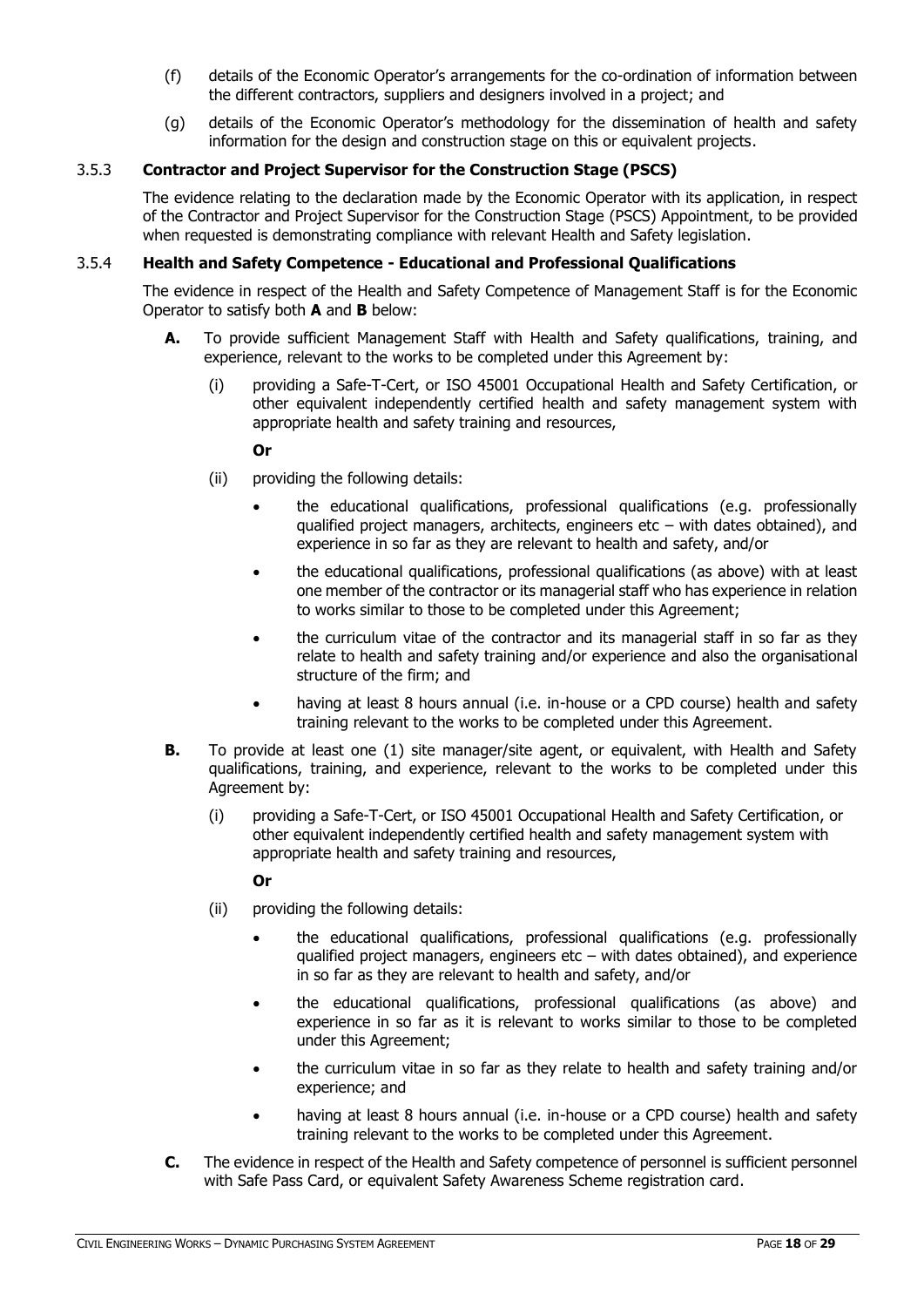# 3.5.5 **Technical Capability - Educational and Professional Qualifications (Management)**

The evidence in respect of the Technical Capability of Management Staff is for the Economic Operator to satisfy both **A** and **B** below:

**A.** To provide at least one (1) member of the managerial staff who holds a National Framework of Qualifications (NFQ) Level Seven (7) or higher, plus five (5) years experience, or equivalent, in managing projects relevant to the works to be completed under this Agreement:

Note:

Equivalent managerial staff technical capability offered by the Economic Operator must include as a minimum an NFQ Level Six (6) qualification, plus eight (8) years experience in managing projects relevant to the works to be completed under this Agreement,

**Or**

Ten (10) years' experience in managing projects relevant to the works to be completed under this Agreement.

**B.** To provide at least one (1) site manager/site agent, or equivalent, that holds a NFQ Level Six (6) or higher, plus five (5) years experience, or equivalent, in managing projects relevant to the works to be completed under this Agreement.

#### **Note:**

Equivalence to an NFQ Level Six (6) or higher, plus five (5) years experience, is a minimum of eight (8) years experience in managing projects relevant to the works to be completed under this Agreement.

# 3.5.6 **Technicians or Technical Bodies Responsible for Quality Control**

The evidence in support of this minimum standard is a written statement naming the Technicians and Technical Bodies, particularly those involved in quality control.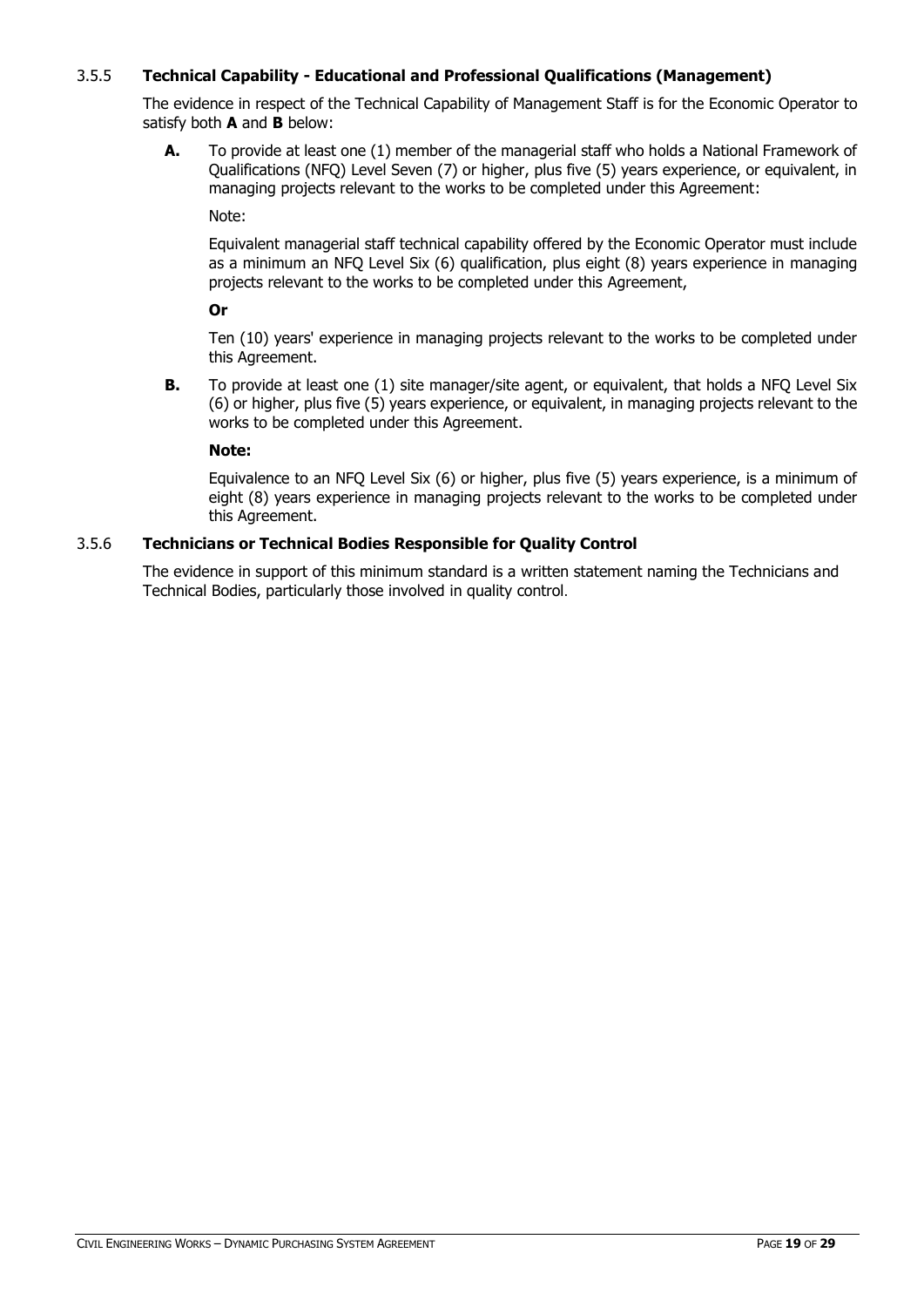# <span id="page-19-0"></span>**4.0 GENERAL SPECIFICATION**

#### <span id="page-19-1"></span>**4.1 SCOPE OF WORKS**

#### 4.1.1 **Lot-1: Road Making and Associated Ancillary Works with PSCS Appointment for Contracts greater than €200K**

The relevant categories associated with works for this Lot may include but are not limited to:

- Road Resurfacing/Surfacing Works
- Road Reconstruction/Restoration/Strengthening
- Road Recycling

The above categories may include the following works:

- Pavement Works
- Road Recycling
- Kerbs, footways & paved areas
- Drainage works
- Services installation and accommodation works (e.g. connections to public utilities such as water/wastewater/power/communications/CCTV, etc.)
- Trench reinstatement
- Groundworks
- Earthworks
- Accommodating and minor landscaping works
- Other related ancillary works

# 4.1.2 **Lot-2: Road Making and Associated Ancillary Works with PSCS Appointment for Contracts less than €200K**

The relevant categories associated with works for this Lot may include but are not limited to:

- Road Resurfacing/Surfacing Works
- Road Reconstruction/Restoration/Strengthening
- Road Recycling

The above categories may include the following works:

- Pavement Works
- Road Recycling
- Kerbs, footways & paved areas
- Drainage works
- Services installation and accommodation works (e.g. connections to public utilities such as water/wastewater/power/communications/CCTV, etc.)
- Trench reinstatement
- Groundworks
- Earthworks
- Accommodating and minor landscaping works
- Other related ancillary works

# 4.1.3 **Lot-3: Road Making and Associated Ancillary Works without PSCS Appointment for Contracts less than €200K**

The relevant categories associated with works for this Lot may include but are not limited to: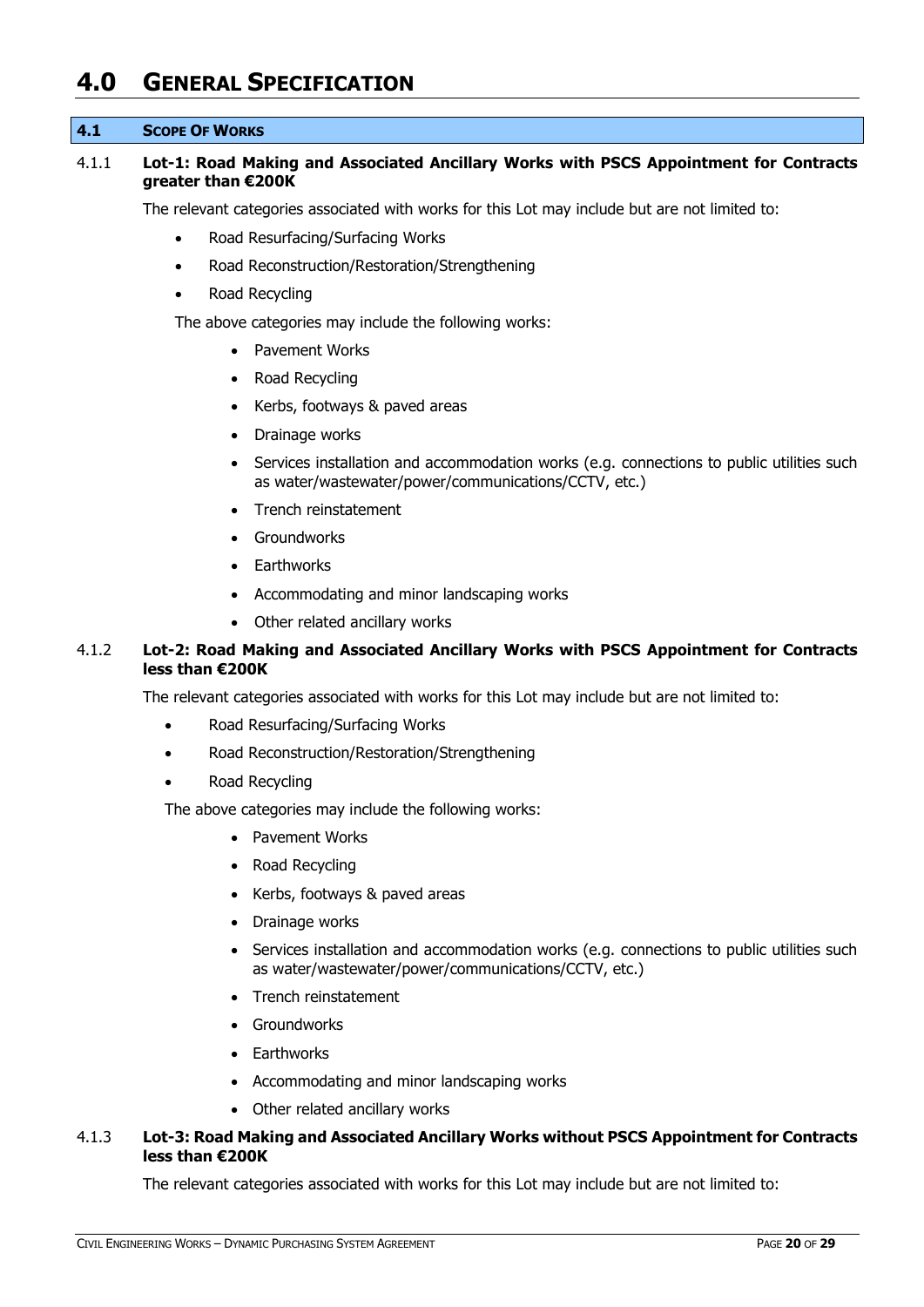- Road Resurfacing/Surfacing Works
- Road Reconstruction/Restoration/Strengthening
- Road Recycling

The above categories may include the following works:

- Pavement Works
- Road Recycling
- Kerbs, footways & paved areas
- Drainage works
- Services installation and accommodation works (e.g. connections to public utilities such as water/wastewater/power/communications/CCTV, etc.)
- Trench reinstatement
- Groundworks
- Earthworks
- Accommodating and minor landscaping works
- Other related ancillary works

# 4.1.4 **Lot-4: Civil Works with PSCS Appointment**

The relevant categories associated with works for this Lot may include but are not limited to:

- General Civil Engineering Works
- Flood Relief Works
- **Groundworks**

The above categories may include the following works:

- Geotechnical and Other Specialist Processes
- Demolition and Site Clearance
- Earthworks
- Drainage works
- In-situ Concrete
- Precast Concrete
- Pipework
- Structural Metalwork
- Piles
- Services installation and accommodation works (e.g. connections to public utilities such as water/wastewater/power/communications/CCTV, etc.)

# <span id="page-20-0"></span>**4.2 LEGISLATION**

4.2.1 The Economic Operator shall, in its performance of the SRFT Contract, comply with all relevant legislation and bye-laws that apply during the term of the DPS including, but not limited to, the following (as may be amended, updated or re-published by the relevant body from time to time):

- Safety Health and Welfare at Work Act 2005;
- Safety Health and Welfare at Work (Construction) Regulations 2013;
- Safety Health and Welfare at Work (General Application) Regulations 2007 2016 (as amended);
- Safety Health and Welfare at Work (Quarries) Regulations 2008;
- Planning and Development Act 2000 (as amended);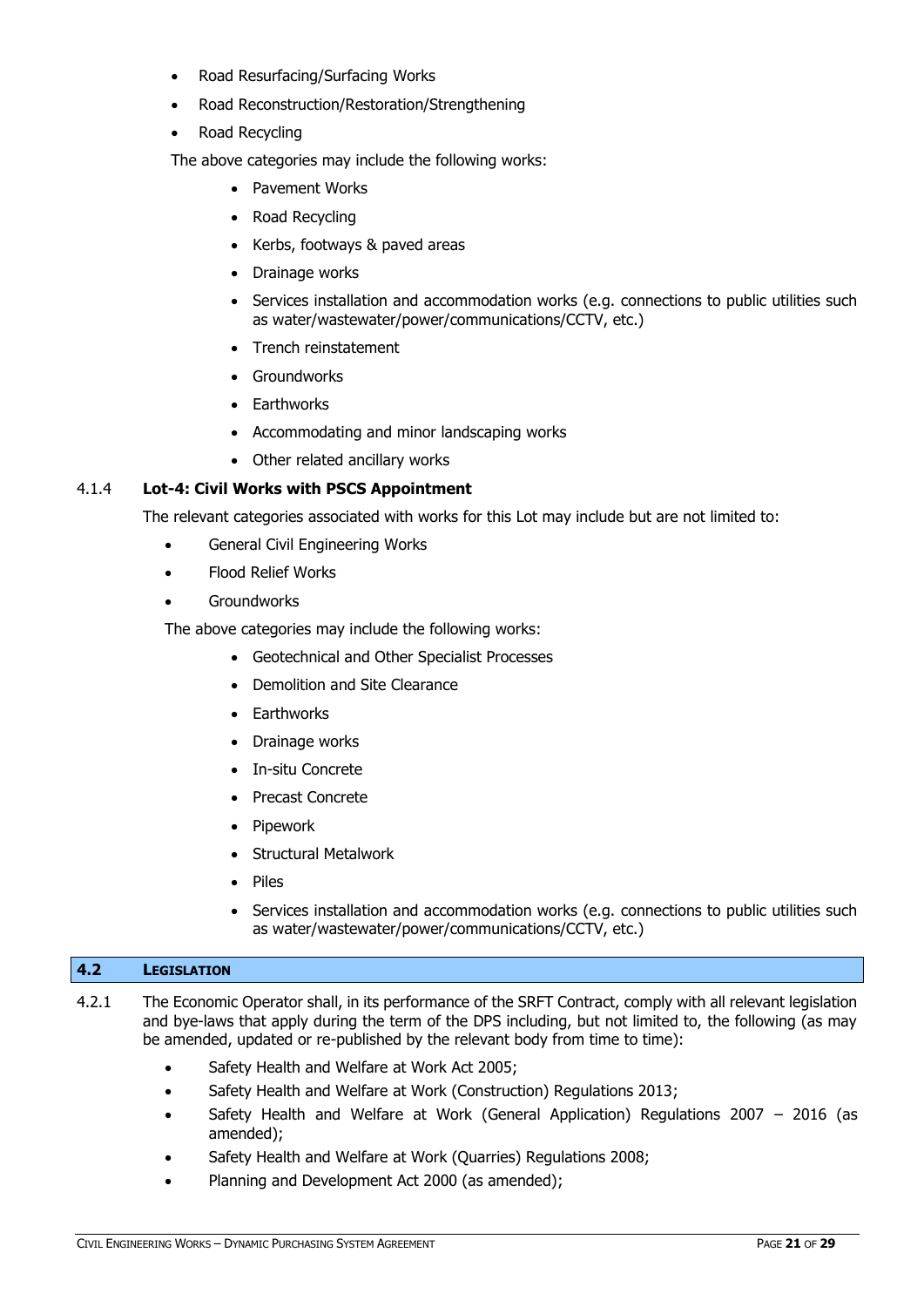- Planning and Development Regulations 2001 2018 (as amended);
- Directive 2007/60/EC of the European Parliament and of the Council of 23 October 2007 on the assessment and management of flood risk;
- The Building Regulations 1997 2019;
- Waste Management Act 1996 2013 (as amended);
- The Waste Management (Management of Waste from the Extractive Industries) Regulations 2009 (S.I. 566 of 2009);
- The Air Pollution Act 1987.
- (Licensing of Industrial Plant) Regulations, 1988 2001;
- Wildlife Acts, 1976 to 2018, as amended;
- Fire Services Act 1981;
- Roads Act 1993 (as amended);
- Road Traffic Act 1961 (as amended);
- Public Transport Regulation Act 2009;
- National Monuments Act 1930-2004;
- Requirements of utility providers;
- Local Byelaws and Regulations;
- Such further and/or new relevant legislation, regulations, byelaws, that may be introduced or come into being during the term of the DPS;
- Construction Product Regulations 2013;
- 4.2.2 In addition to the Construction Product Regulations, particular products, application types or processes may require;
	- a Type Test or Type Approval Installation Trial ("TAIT") Certificates;
	- a provisional Type Approval Installation Trial ("prTAIT") or European Assessment Documents where the product, application or process is not covered by a harmonised technical specification.
- 4.2.3 The Contracting Authority may seek evidence of the Economic Operator's compliance with the above by way of production of such licenses, permits or other documentation deemed reasonably necessary by the Contracting Authority.
- 4.2.4 The Contractor will be fully responsible for the quality of the materials and their compliance with the technical requirements as set out in the Tender Documents. Compliance will be verified by use of material conformance testing (remote and in-situ) and reference to the quality management systems within the production plant.
- 4.2.5 The Contractor shall adhere to and ensure compliance with all relevant product manufacturer's instructions.
- 4.2.6 In order to ensure compliance with environmental technical standards, Economic Operators tendering for an alternative environmentally friendly product at Supplementary Request for Tender stage will be required at that stage to submit an Environmental Product Declaration (EPD) in accordance with EN 15804 for each alternative environmentally friendly product they propose.

# <span id="page-21-0"></span>**4.3 TECHNICAL STANDARDS, GUIDELINES & CODES OF PRACTICE – LOTS 1 TO 3**

- 4.3.1 The Economic Operator shall, in its performance of the SRFT Contract, comply with all relevant technical standards, guidelines and codes of practice that apply during the term of the DPS including, but not limited to, the following (as may be amended, updated or re-published by the relevant body from time to time):
	- TII publications contained within the historical National Roads Authority ("NRA") Design Manual for Road and Bridges suite;
	- TII publications contained within the historical National Roads Authority ("NRA") Manual of Contract Documents for Road Works suite including, but not limited to the following streams;
		- (i) Specification for Works (SPW)**\***
		- (ii) Guidance on Specification for Works (GSW)
		- (iii) Requirements for Measuring and Pricing (RMP)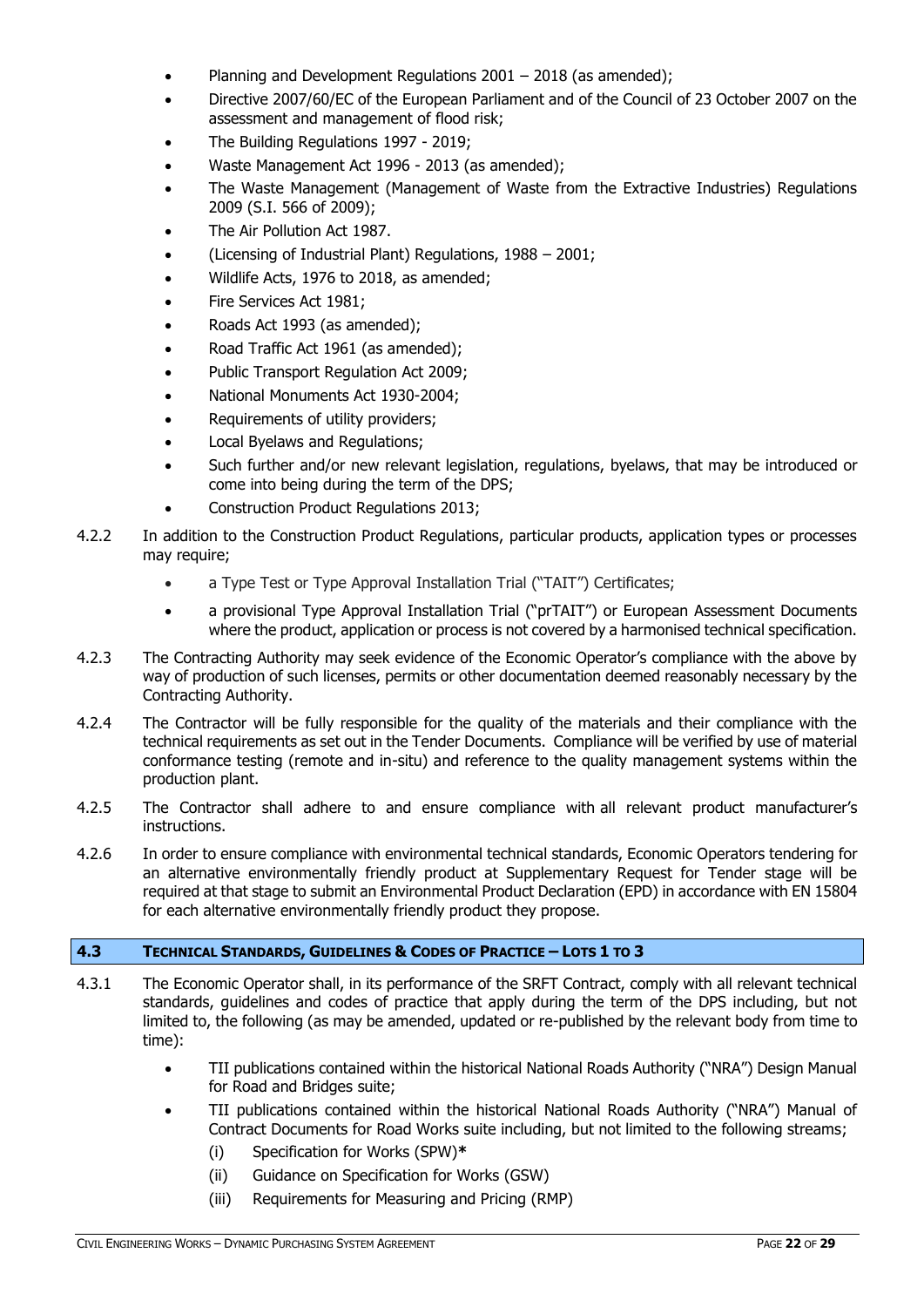- (iv) Guidance for Measuring and Pricing (GMP)
- (v) Standard Construction Details (SCD)

**\*Note** - Reference to the Specification for Roadworks Series 900 (Road Pavements - Bituminous Materials), includes the NRA Specification for Road Works dated December 2014 and the latest version of Series 900 of the TII Specification for Road Works (CC-SPW-00900).

- Design Manual for Urban Roads and Streets (DMURS);
- IAT Guidelines for Surface Dressing in Ireland;
- IAT Best Practice Advice for Cold Insitu Recycling of Low Traffic Volume Roads;
- Guidelines on the Depth of Overlay to be used on Rural Regional and Local Roads;
- Guidelines on the Rehabilitation of Roads over Peat;
- Guidelines for Managing Openings in Public Roads;
- Guidelines for Road Drainage;
- Traffic Signs Manual;
- National and international standards including but not limited to the following: IS EN 13108;
- National guidance on performance in relation to the categories of works covered including, but not limited to SR 28: 2018 Recommendation for The Use and Implementation of The I.S. EN 13108 Series Bituminous Mixtures - Material Specifications; and
- Such further and/or new relevant technical standards, guidelines and codes of practice that may be introduced or come into being during the term of the DPS.
- 4.3.2 Individual Contracting Authorities may also require compliance with specific documents. This may include, for the avoidance of doubt, a Contracting Authority's own guidance document relating to the works.

# <span id="page-22-0"></span>**4.4 TECHNICAL STANDARDS, GUIDELINES & CODES OF PRACTICE – LOT 4**

- 4.4.1 The Economic Operator shall, in its performance of the SRFT Contract, comply with all relevant technical standards, guidelines and codes of practice that apply during the term of the DPS including, but not limited to, the following (as may be amended, updated or re-published by the relevant body from time to time):
	- Civil Engineering Standard Method of Measure (CESMM)
	- Technical Guidance Documents associated with the building regulations;
	- Irish Water (IW) Standard Details, Risk Assessment & Codes of Practice for water and wastewater infrastructure;
	- Eurocodes 1 to 9 (EN 1990 1999) inclusive;
	- Relevant Construction Industry Research and Information Association UK (CIRIA) guidance documents;
	- CIF's Construction Sector C-19 Pandemic Standard Operating Procedures; and
	- Such further and/or new relevant technical standards, guidelines and codes of practice that may be introduced or come into being during the term of the DPS.
- 4.4.2 Individual Contracting Authorities may also require compliance with specific documents. This may include, for the avoidance of doubt, a Contracting Authority's own guidance document relating to the works.

### <span id="page-22-1"></span>**4.5 HEALTH AND SAFETY - GENERAL**

- 4.5.1 The Preferred Tenderer (and Substitute Tenderers if applicable) will be required to comply with the Safety, Health and Welfare at Work Act, 2005 and any other relevant Safety, Health and Welfare legislation including the requirement to have a Safety Statement.
- 4.5.2 The Preferred Tenderer (and Substitute Tenderers if applicable) will also be required to comply with the Safety, Health and Welfare at Work (Construction) Regulations, 2013, particularly in relation to the appointment (as applicable) of the Contractor, Designer, Project Supervisor for the Construction Stage (PSCS), and the Project Supervisor for the Design Process (PSDP).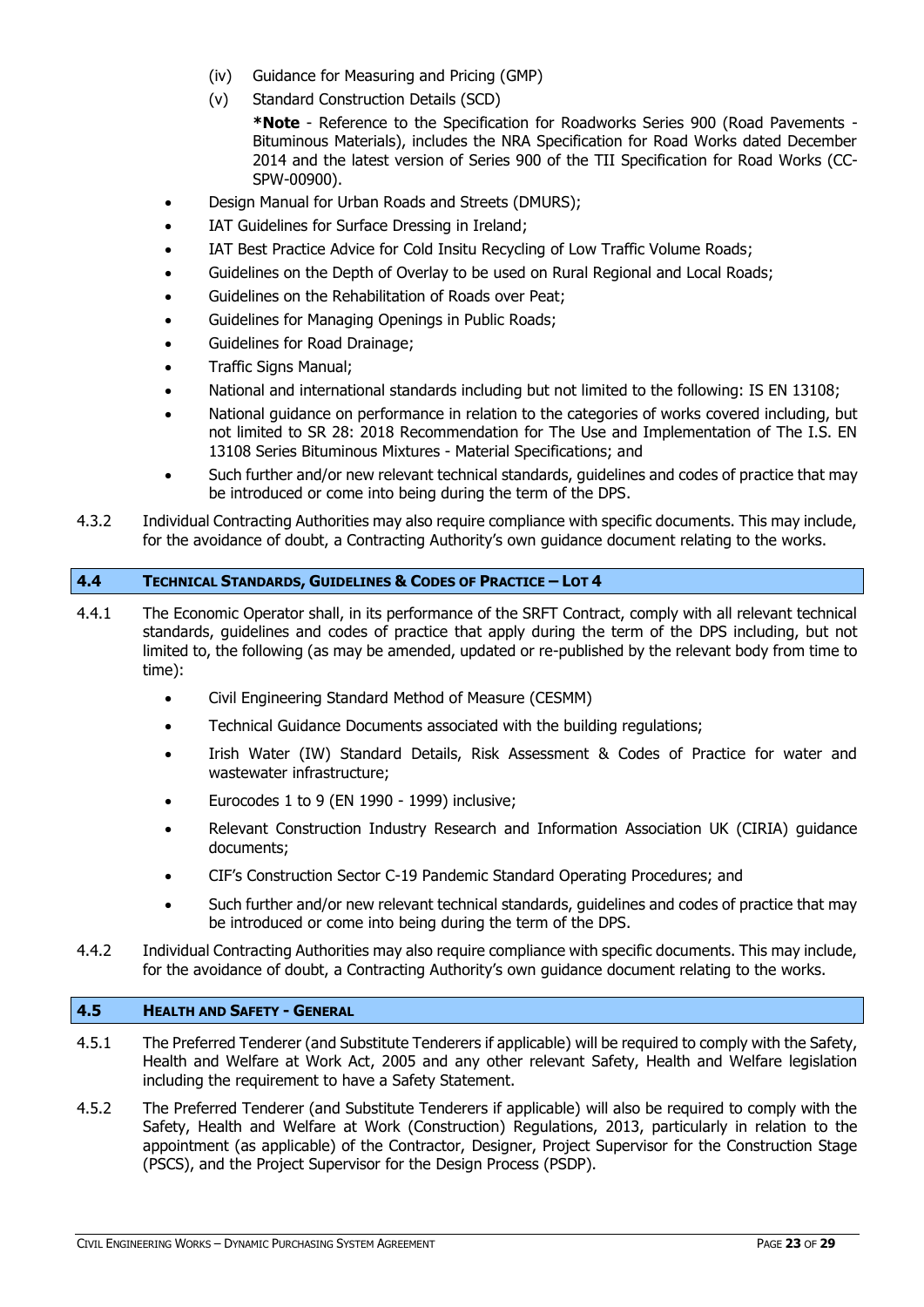- 4.5.3 Where applicable the competency of those to be appointed in a duty holder role<sup>5</sup> will be assessed by the Client (the Contracting Authority) at sRFT Stage in accordance with the Safety, Health and Welfare at Work Act, 2005, the Safety, Health and Welfare at Work (Construction) Regulations, 2013 and any other relevant Safety, Health and Welfare legislation.
- 4.5.4 The LGOPC is not the "Client" for the purpose of Safety, Health and Welfare legislation and is not responsible for the appointment of any duty holder role.

#### <span id="page-23-0"></span>**4.6 INSURANCE**

- 4.6.1 The Economic Operator shall be liable for and shall indemnify the Contracting Authority for and in respect of all and any losses, claims, demands, damages or expenses which the Contracting Authority may suffer due to and arising directly because of the negligence, act or omission, breach of contract, breach of duty, wilful default or fraud of the Economic Operator and the Economic Operators Personnel.
- 4.6.2 The required insurances for an sRFT shall be specified by the Contracting Authority in the sRFT or will be indemnified in the form of sRFT contract specified in the sRFT. Economic Operators do not need to have the insurances in place when making their application in response to a sRFT but will be required to put those insurances in place prior to the award of any contract should they be successful in a sRFT. The Contracting Authority will not be responsible for any cost incurred by Economic Operators in putting in place the required insurances.
- 4.6.3 No Economic Operator shall be awarded a contract under a sRFT unless satisfactory evidence of insurance is submitted prior to contract award by the Economic Operator's insurance broker/company.
- 4.6.4 The onus is on the Economic Operator to advise the Contracting Authority when their insurance has lapsed or has been cancelled. All Economic Operators must notify the Contracting Authority of alterations, cancellations and confirm renewal of policies. Any failure to do so may result in immediate termination of an sRFT Contract and/or this DPS Agreement (thus ending the participation of the Economic Operator in the DPS).
- 4.6.5 Where required, limits for Professional Indemnity Insurance cover will vary depending on the nature of the contract. The actual level of professional indemnity insurance cover required for individual sRFTs will be specified by the relevant Contracting Authority after they have conducted a risk assessment to identify the level of risk associated with a potential failure, delay or error in the provision of the works associated with the specific sRFT.
- 4.6.6 The required insurance cover will vary from contract to contract as will the style of insurance cover available to Economic Operators, particularly in relation to professional indemnity risks.
- 4.6.7 Economic Operators may be required to arrange Contractors All Risks Insurance as a requirement for an sRFT. The successful Economic Operator will be required to include the Contracting Authority as joint insured and may be required to include a non-vitiation clause.

<sup>&</sup>lt;sup>5</sup> Roles applicable under the relevant Health and Safety legislation.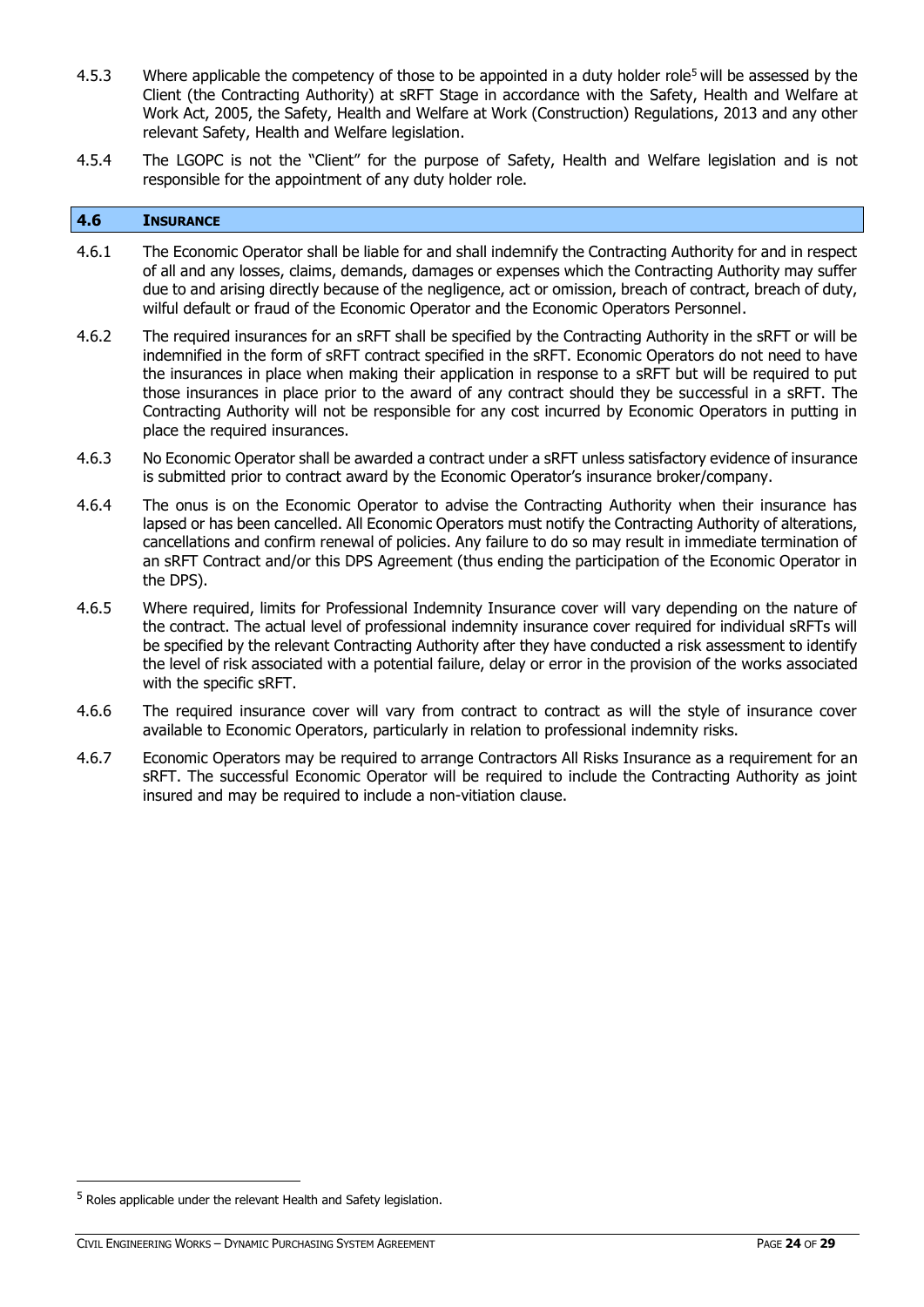# <span id="page-24-0"></span>**5.0 STAGE 2 - SUPPLEMENTARY REQUEST FOR TENDER**

#### <span id="page-24-1"></span>**5.1 GENERAL**

- 5.1.1 The Economic Operator may only submit:
	- a response to a Supplementary Request for Tender electronically via Supplygov (responses in any other form will not be accepted); and
	- one response to a Supplementary Request for Tender.
- 5.1.2 All Economic Operators submitting a response to a Supplementary Request for Tender will be informed of the outcome at the earliest reasonable opportunity following conclusion of the evaluation process.
- 5.1.3 Any costs incurred by the Economic Operator in responding to a Supplementary Request for Tender or in the performance of an sRFT Contract or howsoever else arising from its general participation in the DPS shall be the Economic Operator's sole liability.

#### <span id="page-24-2"></span>**5.2 SUPPLEMENTARY REQUEST FOR TENDER PROCESS**

- 5.2.1 Contracting Authorities may issue Supplementary Requests for Tender for the purpose of awarding sRFT Contracts throughout the Period of Validity of the DPS.
- 5.2.2 Supplementary Requests for Tender will be issued electronically via Supplygov to all Economic Operators admitted to the DPS that have expressed an interest in receiving Supplementary Requests for Tender for their selected regions and lots.
- 5.2.3 The Economic Operator shall comply with all instructions and rules issued by the Contracting Authority in relation to the Supplementary Request for Tender.
- 5.2.4 Unless otherwise agreed, Economic Operators will be given a minimum of 5 days within which to submit a tender from the date a Supplementary Request for Tender is issued by a sub-central contracting authority<sup>6</sup>. In circumstances where the Supplementary Request for Tender is issued by a non-sub-central contracting authority, Economic Operators will be given a minimum of 10 days within which to submit a tender from the date the Supplementary Request for Tender is issued.
- 5.2.5 Supplementary Requests for Tender will be evaluated in accordance with the provisions set out below.

The Supplementary Request for Tender will include:

- (a) details in relation to the Contracting Authority's specific requirements in respect of the Works;
- (b) the instructions and rules of the Contracting Authority in relation to the Supplementary Request for Tender; and
- (c) the Contracting Authority's intention to award the sRFT Contract to:
	- a Preferred Tenderer only, or
	- where the sRFT Contract will be a PW-CF11 Public Works Term Maintenance and Refurbishment Contract (or equivalent), a Preferred Tenderer and a specified number of substitute suppliers (which substitute suppliers will be placed on a substitution list ranked in descending order ascertained by reference to the total marks achieved by Tenderers on their submissions in response to the sRFT).
- 5.2.6 Where the Contracting Authority indicates in the Supplementary Request for Tender its intent to award the sRFT Contract to a Preferred Tenderer only, the Contracting Authority shall enter into an sRFT Contract with the Preferred Tenderer only.

### **Preferred Tenderer with Substitutes for the PW-CF11 Public Works Term Maintenance and Refurbishment Contract (or equivalent)**

5.2.7 Solely in circumstances where the sRFT Contract will be a PW-CF11 Public Works Term Maintenance and Refurbishment Contract (or equivalent) and where the Contracting Authority indicates in the Supplementary Request for Tender its intent to award the sRFT Contract to a Preferred Tenderer and a

<sup>6</sup> Sub-central contracting authority" means a contracting authority that is not a central government authority.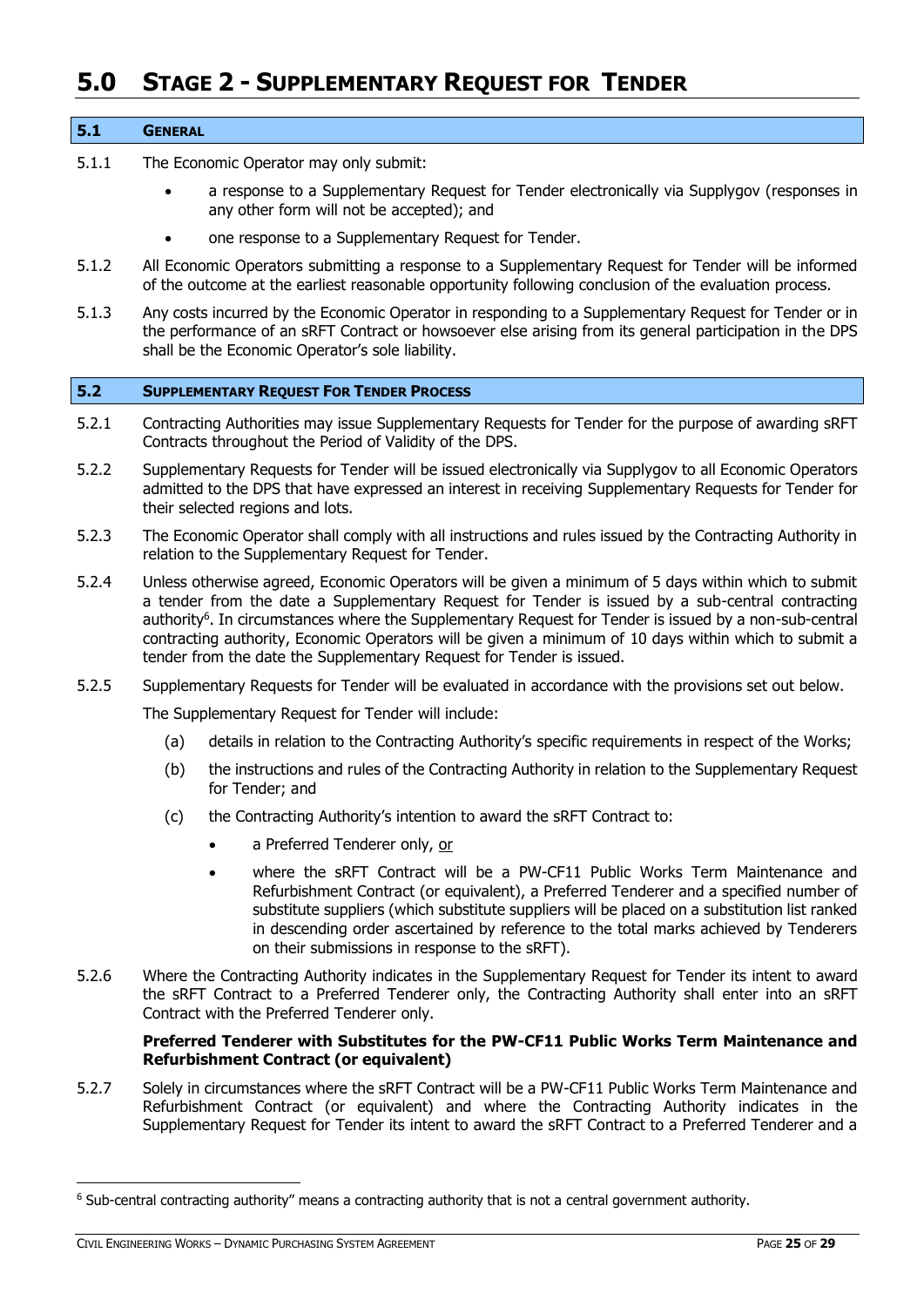specified number of substitute suppliers, the Contracting Authority shall enter into sRFT Contracts with the Preferred Tenderer and each of the ranked substitutes.

- 5.2.8 Where, following a Supplementary Request for Tender, the Contracting Authority has entered into sRFT Contracts with a Preferred Tenderer and substitute suppliers, the Contracting Authority shall, in the first instance, procure the Works by way of a Task Order from the Preferred Tenderer.
- 5.2.9 In circumstances where the Preferred Tenderer: (a) has confirmed to the Contracting Authority that it is unable or unwilling (through lack of capacity or otherwise) to provide the Works being the subject matter of a specific Task Order; or (b) is deemed by the Contracting Authority to be unable or unwilling (through change in circumstances, lack of capacity or otherwise) to provide the Works being the subject matter of a specific Task Order, then, and in those circumstances, the Contracting Authority may assign the specific Task Order and procure the Works from the highest ranking substitute (beginning with the substitute ranked No. 1) then capable of fulfilling the specific Task Order.

#### <span id="page-25-0"></span>**5.3 AWARD CRITERIA – SUPPLEMENTARY REQUEST FOR TENDER**

- 5.3.1 Tenders submitted in response to a Supplementary Request for Tender will be evaluated in accordance with the Award Criteria outlined below.
- 5.3.2 The Economic Operator that achieves the highest Total Marks will be deemed to have submitted the most economically advantageous tender and identified as the Preferred Tenderer. The remaining Economic Operators will be ranked in descending order based on their Total Marks.

|                    | <b>SUPPLEMENTARY REQUEST FOR TENDER AWARD CRITERIA</b> |                  |                                |                                         |  |  |  |  |
|--------------------|--------------------------------------------------------|------------------|--------------------------------|-----------------------------------------|--|--|--|--|
|                    | <b>CRITERION</b>                                       | <b>WEIGHTING</b> | <b>MAXIMUM MARKS AVAILABLE</b> | <b>MINIMUM PASS</b><br><b>THRESHOLD</b> |  |  |  |  |
|                    | Price (Total Cost)                                     | $20 - 100\%$     | $200 - 1,000$                  | N/A                                     |  |  |  |  |
|                    | Quality                                                | $0 - 80%$        | $0 - 800$                      | 40%                                     |  |  |  |  |
| <b>Total Marks</b> |                                                        | 100%             | 1,000                          | N/A                                     |  |  |  |  |

- 5.3.3 In a Supplementary Request for Tender, a Contracting Authority may, at its discretion:
	- (a) identify that the Award Criteria will be based on Price (Total Cost) only and divide the Price (Total Cost) Criteria into a number of sub-criteria; or
	- (b) where Price (Total Cost) and Quality Criteria are used, divide the Price (Total Cost) criteria and Quality criteria into a number of sub-criteria.

In circumstances where sub-criteria are identified, the Contracting Authority shall specify the percentage weighting and associated marks applicable to each criterion/sub-criterion in the Supplementary Request for Tender.

In circumstances where Quality criteria/sub-criteria are used in a Supplementary Request for Tender, the Economic Operator shall be required to achieve a minimum pass threshold of 40% for each Quality criterion/sub-criterion adopted.

### 5.3.4 **Price (Total Cost)**

Total Cost criteria may comprise of one or more of the following:

- Costs relating to acquisition;
- Costs of use;
- Maintenance costs:
- End of life costs;
- Costs imputed to environmental externalities linked to the subject matter.
- 5.3.5 The Price (Total Cost) criteria referred to above may, where appropriate, be formulated more precisely by the Contracting Authority in the Supplementary Request for Tender.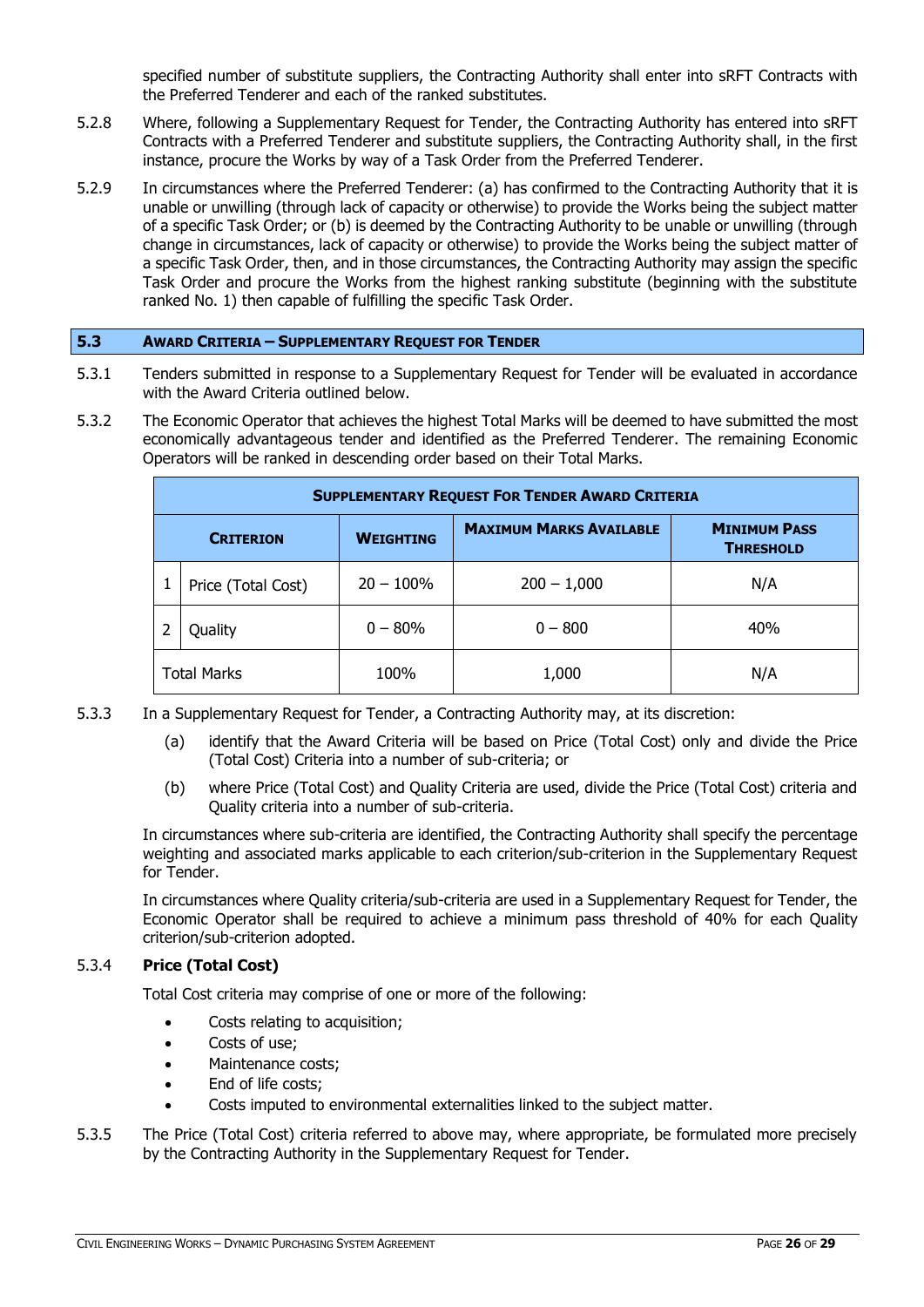**Price (Total Cost)** = Lowest Total Cost X Maximum Marks Available Total Cost under evaluation

# 5.3.7 **Quality**

Quality criteria may comprise of one or more of the following:

- Technical merit;
- Aesthetic and functional characteristics;
- Accessibility;
- Design for all users;
- Social characteristics;
- Environmental characteristics;
- Innovative characteristics;
- Trading and its conditions;
- Organisation, qualification, and experience of staff assigned to perform the Contract;
- After-sales service and technical assistance;
- Delivery conditions such as delivery date, delivery process and delivery period or period of completion.
- 5.3.8 The Quality criteria referred to above may, where appropriate, be formulated more precisely by the Contracting Authority in the Supplementary Request for Tender.

## 5.3.9 The marking scale for Quality criteria is provided below:

| <b>RATING</b>                | <b>GUIDANCE</b>                                                                                                                                                                                                                                            | <b>MARKING SCALE</b> |  |  |
|------------------------------|------------------------------------------------------------------------------------------------------------------------------------------------------------------------------------------------------------------------------------------------------------|----------------------|--|--|
| <b>Excellent</b>             | A response with very few or no weaknesses that fully meets<br>or exceeds requirements, and provides comprehensive,<br>detailed, and convincing assurance that the Economic<br>Operator will deliver to an excellent standard.                              |                      |  |  |
| <b>Very Good</b>             | A response that demonstrates real understanding of the<br>requirements and assurance that the Economic Operator will<br>deliver to a good or high standard.                                                                                                | $60\% - 79\%$        |  |  |
| Good                         | A response which demonstrates a reasonable understanding<br>of requirements and gives reasonable assurance of delivery to<br>an adequate standard but does not provide sufficiently<br>convincing assurance to award a higher mark.                        | $40\% - 59\%$        |  |  |
| Fair                         | where reservations exist. Lacks<br>full<br>A<br>response<br>credibility/convincing detail, and there is a significant risk that<br>the response will not be successful.                                                                                    | $20% - 39%$          |  |  |
| Poor                         | Response where serious reservations exist. This may be<br>because, for example, insufficient detail is provided, and the<br>response has fundamental flaws, or is seriously inadequate or<br>seriously lacks credibility with a high risk of non-delivery. | $1\% - 19\%$         |  |  |
| <b>No</b><br><b>Evidence</b> | Response not submitted or response completely fails to<br>address the criterion under consideration.                                                                                                                                                       | $0\%$                |  |  |

### 5.3.10 In the event of a tie in a Supplementary Request for Tender that includes both quality and cost criteria, the following tie-break approach may, at the discretion of the Contracting Authority, be adopted:

- (i) The Economic Operator who was awarded the highest overall mark for the Quality Award Criteria of its tender will be deemed to have submitted the most economically advantageous tender;
- (ii) In circumstances where the tie-break approach in Par. (i) does not identify the most economically advantageous tender, the Economic Operator who was awarded the highest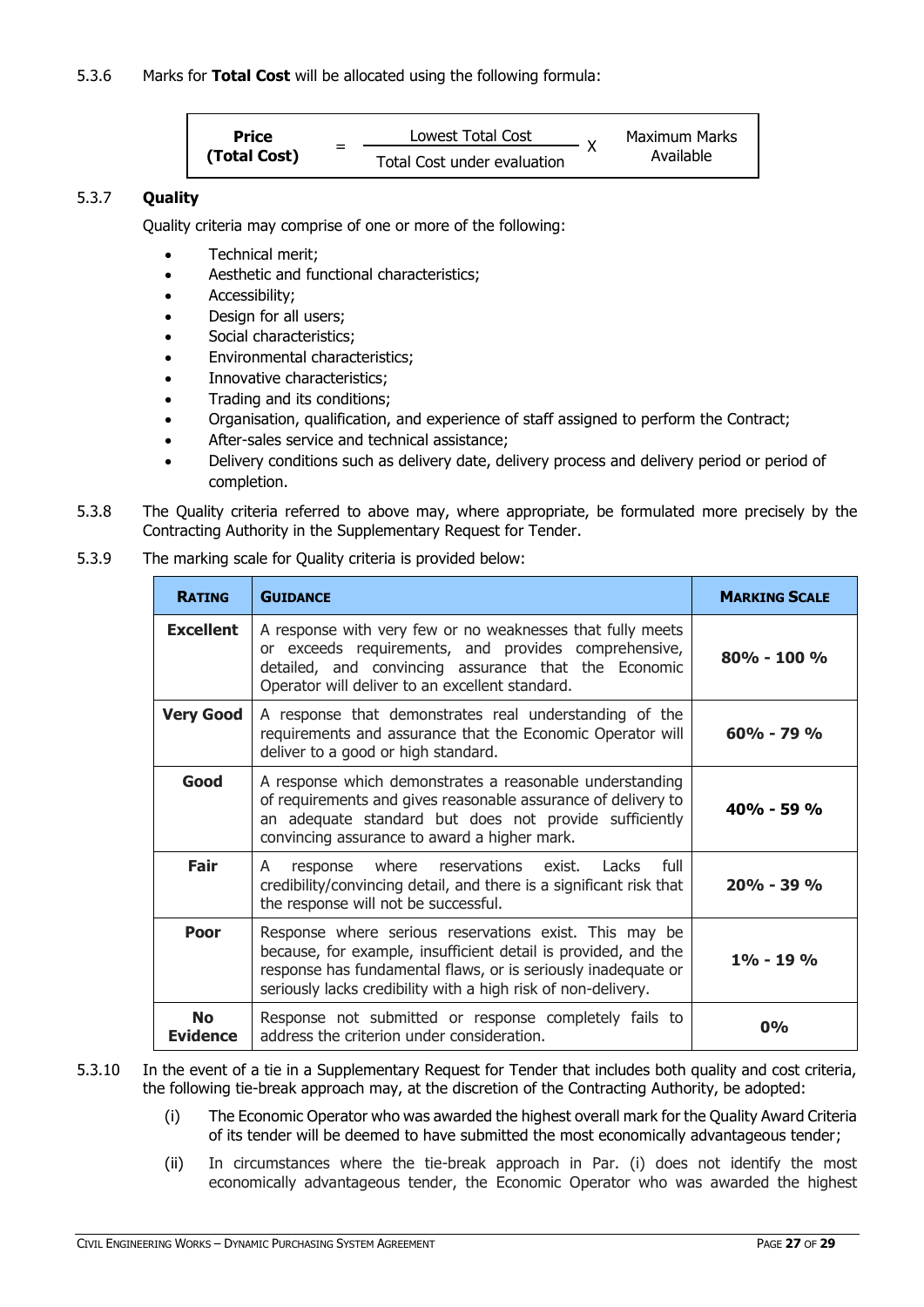overall mark for the specific Quality Award Criterion with the largest weighting will be deemed to have submitted the most economically advantageous tender (in circumstances where this approach does not identify the most economically advantageous tender, the approach will continue to be applied to each of the Qualitative Award Criteria in descending order of weighting);

- (iii) In circumstances where the tie-break approach in Par. (ii) does not identify the most economically advantageous tender, the Economic Operator who was awarded the highest overall mark for the specific Quality Award Criterion which was listed first in the Supplementary Request for Tender will be deemed to have submitted the most economically advantageous tender (in circumstances where this approach does not identify the most economically advantageous tender the approach will continue to be applied to each of the specific Quality Award Criterion in the order they were listed in the Supplementary Request for Tender);
- (iv) In circumstances where the tie-break approach in Par. (iii) does not identify the most economically advantageous tender, the Contract Authority, may, at its discretion either:
	- re-issue the Supplementary Request for Tender to all Economic Operators; or
	- award the sRFT Contract to one of the tied Economic Operators by random selection concluded in an open and transparent manner; or
	- ask the tied Economic Operators to resubmit prices and continue this process until there is a winner; or
	- implement such other open and transparent tie-break approach as it deems appropriate.
- 5.3.11 The Contracting Authority is not bound to adopt the tie-break approach outlined above and may adopt in the first instance such other open and transparent tie-break approach as it deems appropriate.
- 5.3.12 In the event of a tie in a Supplementary Request for Tender that includes price (Total Cost) criteria **only**, the Contracting Authority may, at its discretion, either:
	- award the sRFT Contract to one of the tied Economic Operators by random selection concluded in an open and transparent manner; or
	- re-issue the Supplementary Request for Tender to all Economic Operators; or
	- ask the tied Economic Operators to resubmit prices and continue this process until there is a winner.
- 5.3.13 Where, following an evaluation but prior to the award of an sRFT Contract, the Preferred Tenderer is:
	- deemed by the Contracting Authority to be unable or unsuitable to supply the Works due to a change in circumstances; or
	- by its own admission, is unable or unwilling to supply the Works,

then the Contracting Authority may award the sRFT Contract to the tenderer ranked next highest and may repeat this process until the sRFT Contract is awarded.

### <span id="page-27-0"></span>**5.4 INFORMATION/DOCUMENTATION TO BE PROVIDED PRIOR TO CONTRACT AWARD**

- 5.4.1 In addition to the information and documentation to be provided when submitting a response to a sRFT, successful Economic Operators may be required to provide to the Contracting Authority for their review and approval, prior to formal award of the contract (if not already submitted), the specific information and/or documentation listed below or any such relevant information and/or documentation as requested by the Contracting Authority:
	- Updated confirmation that the Economic Operator complies with the requirements of Regulation 57 of the European Union (Award of Public Authority Contracts) Regulations 2016 (SI 284 of 2016);
	- Confirmation that any Subcontractor/Specialist proposed for completion of the works complies with the requirements of Regulation 57 of the European Union (Award of Public Authority Contracts) Regulations 2016 (SI 284 of 2016) by providing an ESPD or equivalent;
	- The Economic Operator's Tax Clearance Access Number and Tax Reference Number to facilitate online verification of the Economic Operator's tax status. By supplying the aforementioned numbers, the successful Economic Operator acknowledges and agrees that the Contracting Authority has the permission of the successful Economic Operator to verify its tax clearance position online.